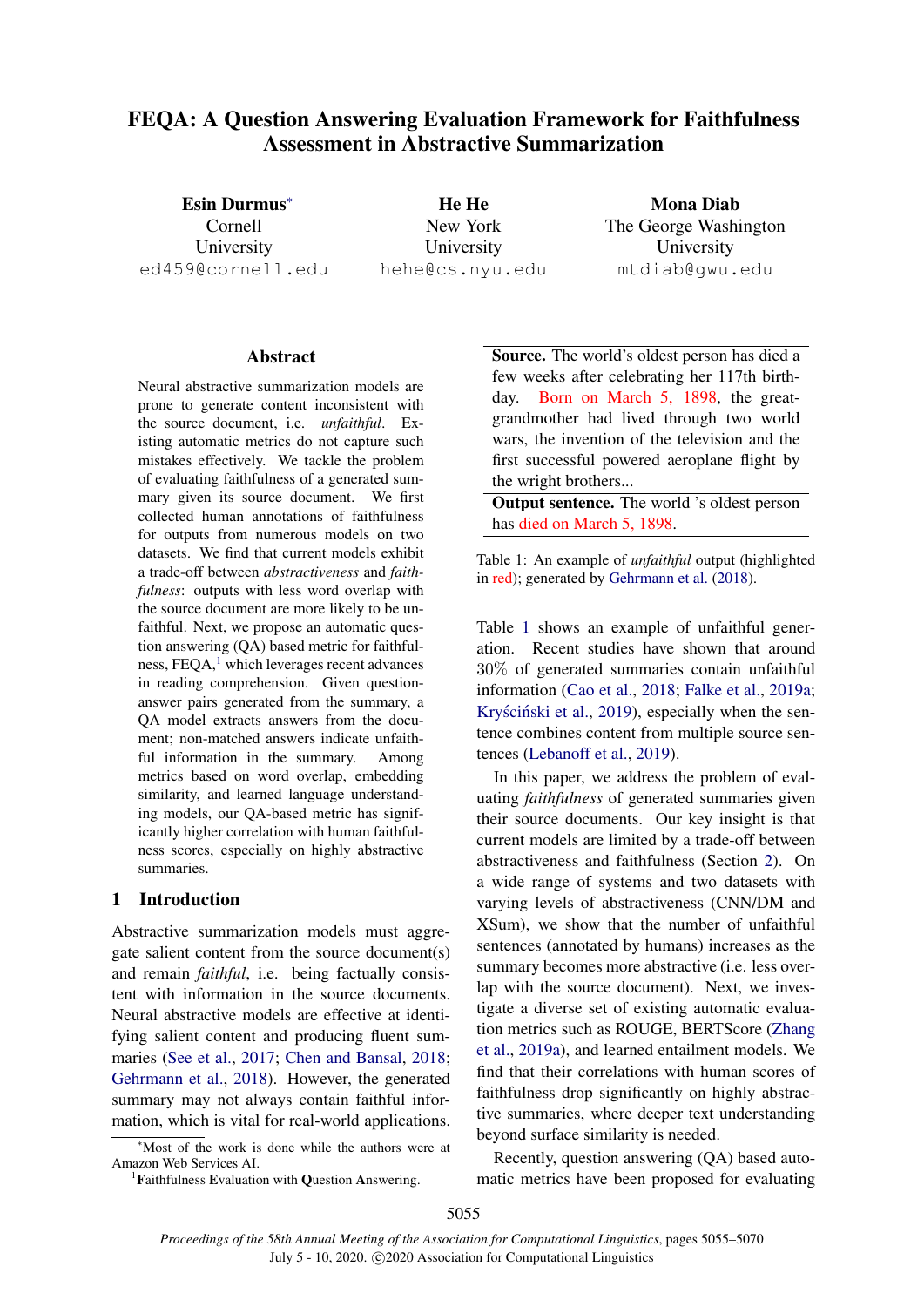content selection in summarization [\(Eyal et al.,](#page-9-4) [2019;](#page-9-4) [Scialom et al.,](#page-11-2) [2019;](#page-11-2) [Chen et al.,](#page-9-5) [2018\)](#page-9-5). Specifically, cloze-style QA is used to evaluate whether important information in the source is recovered from the summary. Inspired by prior work, we use *automatically generated* QA pairs to represent information in the summary and validate it against the source. Concretely, we generate a set of "groundtruth" QA pairs from the summary, using a learned model that converts a declarative sentence and an answer span to a question (Section [3\)](#page-4-0). Then, off-the-shelf reading comprehension models are evaluated on this set by extracting answer spans from the *source documents*. High accuracy means that the summary and the source document tend to produce the same answers, thus they are factually consistent with respect to the questions. Compared to prior approaches using cloze tests, our question generation approach enables evaluation with a broader range of QA models and answer types (e.g. extractive and generative), thus maximally taking advantage of progress in QA.

Among automatic metrics based on n-gram overlap, word embeddings, and language understanding models (relation extraction and entailment), FEQA has significantly higher correlation with human scores of faithfulness and is the only metric that correlates with human scores on highly abstractive summaries from XSum.

## <span id="page-1-0"></span>2 The Abstractiveness-Faithfulness Tradeoff

<span id="page-1-1"></span>While extractive summarizers are largely faithful (since they copy sentences from the source document), current abstractive models struggle to produce faithful summaries without copying. Similar to [Lebanoff et al.](#page-10-1) [\(2019\)](#page-10-1), we observe that factual errors occur more frequently as models generate more abstractive summary sentences, i.e. less overlap with the source document. In this section, we analyze generated summaries along two dimensions: abstractiveness and faithfulness. Specifically, we aim to answer the following questions: (1) How to quantify abstractiveness of a summary? (2) Is abstractiveness encouraged more by the data or the model? (3) How does being abstractive affect faithfulness?

### 2.1 Characterizing Abstractiveness of a Summary

Abstractive summarization involves rephrasing important content into brief statements, ranging from minor editing of a source sentence to condensing multiple sentences in new words. Given a source document and a summary, we want to measure the level of abstractiveness of the summary.

Prior work measures abstractiveness by overlapped text spans between the summary and the document [\(Grusky et al.,](#page-9-6) [2018;](#page-9-6) [Zhang et al.,](#page-11-3) [2018\)](#page-11-3), or indirectly by the effectiveness of extractive baselines such as LEAD-3 [\(Nallapati et al.,](#page-10-2) [2016a\)](#page-10-2). While metrics such as extractive fragment coverage and density [\(Grusky et al.,](#page-9-6) [2018\)](#page-9-6) provide a continuous measure of the level of abstractiveness, we define a more fine-grained categorization of abstractiveness by analyzing how each sentence in the summary is formed.

A more abstractive summary sentence aggregates content over a larger chunk of source text; consequently it must copy fewer words to maintain brevity. Therefore, we define the following abstractiveness types based on the amount of copying, e.g. copying a source sentence, one or more partial fragments from the source sentence, and individual words.

- 1. Sentence extraction: the summary sentence is exactly the same as one of the source sentences.
- 2. Span extraction: the summary sentence is a substring of one of the source sentences, e.g. *"the plane was coming back from the NCAA final"* is a span extracted from *"the plane was coming back from the NCAA final, according to spokesman John Twork"*.
- 3. Word extraction: the summary sentence is formed by a subset of the tokens in a source sentence, e.g. *"Capybara Joejoe has almost 60,000 followers"* is a result of deleting words in *"Capybara Joejoe who lives in Las Vegas has almost 60,000 followers on Instagram"*.
- 4. Perfect fusion<sub>k</sub>: the summary sentence is constructed by piecing together the substrings from  $k$  ( $k > 1$ ) source sentences in their original order, e.g. *"Capybara Joejoe has almost 60,000 followers"* is a perfect fusion of the sentences *"Capybara Joejoe lives*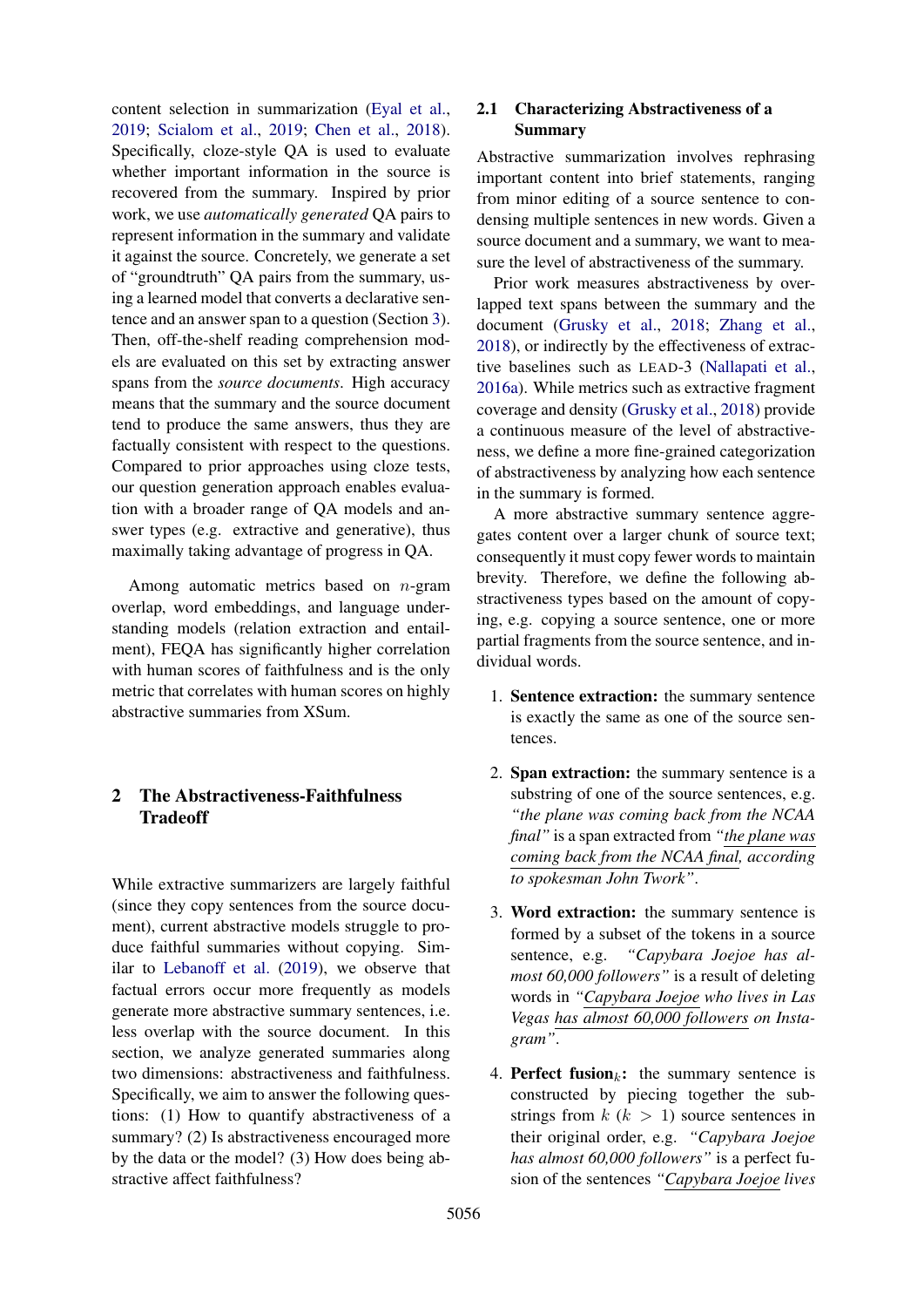*in Las vegas."* and *"He has almost 60,000 followers on Instagram."*

To quantify the amount of abstractiveness of a set of summaries, we label each sentence with the first qualified type in the order above if it fits to one of these categories.

We then define the score of each type as the percentage of sentences labeled by that category. The types are ordered by increasing levels of abstractiveness. For example, a summary with higher fusion scores and lower extraction scores is considered more abstractive. In addition, we compute the percentage of **novel** *n*-grams that do not appear in the source document as another metric for abstractiveness.

#### <span id="page-2-3"></span>2.2 Is abstractiveness from the model or the data?

Equipped with the metrics for abstractiveness above, we want to further understand how abstractive the generated summaries are, and whether the amount of abstractiveness is a result of the training data or the model. Therefore, we compute abstractiveness scores for both the reference summaries and summaries generated from a diverse set of models on two datasets.

Datasets. We use the CNN/DailyMail [\(Her](#page-10-3)[mann et al.,](#page-10-3) [2015;](#page-10-3) [Nallapati et al.,](#page-10-4) [2016b\)](#page-10-4) (CNN/DM) and the XSum [\(Narayan et al.,](#page-10-5) [2018\)](#page-10-5) datasets, which are both used for single-document news summarization tasks. CNN/DM consists of articles from the CNN and Daily Mail websites, where the summaries comprise highlights in bullet points. XSum consists of BBC articles, where the summaries comprise a single-sentence summary that is written as the opening introductory sentence for the article. XSum was released in particular to promote research on highly abstractive summarization systems. Appendix [A](#page-12-0) provides statistics on CNN/DM and XSum datasets: they contain around 288k and 204k training examples, respectively; CNN/DM includes longer documents and summaries on average.

Models. Most neural abstractive summarization models are based on sequence-to-sequence models. They differ in how summarization-specific operations such as copying/extraction are instantiated. We consider 5 prominent models and sum-

<span id="page-2-0"></span>

| <b>Systems</b>                                                            | Extractor               | Encoder                                                                     | Decoder                                                          |
|---------------------------------------------------------------------------|-------------------------|-----------------------------------------------------------------------------|------------------------------------------------------------------|
| PGC<br><b>FASTRL</b><br><b>BOTTOMUP</b><br><b>TCONV</b><br><b>BERTSUM</b> | sentences<br>words<br>- | <b>LSTM</b><br><b>LSTM</b><br><b>LSTM</b><br>CNN+topic<br><b>BERT-based</b> | LSTM+copy<br>LSTM+copy<br>LSTM+copy<br><b>CNN</b><br>Transformer |

Table 2: Comparison of summarization systems in terms of model architecture.

marize their characteristics in Table [2.](#page-2-0) [2](#page-2-1) Details of each model can be found in Appendix [B.](#page-12-1) PGC [\(See](#page-11-0) [et al.,](#page-11-0) [2017\)](#page-11-0) uses the copy mechanism during decoding to allow extraction. FASTRL [\(Chen and](#page-9-0) [Bansal,](#page-9-0) [2018\)](#page-9-0) and BOTTOMUP [\(Gehrmann et al.,](#page-9-1) [2018\)](#page-9-1) decouple extraction and abstractive generation by learning to select sentences and words respectively in the first step; this model has been shown to generate more abstractive summaries compared to PGC. TCONV [\(Narayan et al.,](#page-10-5) [2018\)](#page-10-5) is initially designed for XSum, thus it does not include any explicit copying/extraction components and focuses on long text representation using convolutional neural networks. BERTSUM [\(Liu and](#page-10-6) [Lapata,](#page-10-6) [2019\)](#page-10-6) consists of a BERT-based encoder and a 6-layer Transformer decoder. It incorporates extraction implicitly by first fine-tuning the encoder on the extractive summarization task.<sup>[3](#page-2-2)</sup>

Results. Our goal is to understand the level of abstractiveness of summaries generated by different models, and the influence on abstractiveness from the training data. Therefore, we analyzed summaries generated by the above models on CNN/DM and XSum. We computed the metrics described in Section [2.1](#page-1-1) for both the generated summaries and the reference summaries on the test sets. The results are shown in Table [3.](#page-3-0)

First, *CNN/DM is more extractive than XSum*. Extraction scores of the reference summaries in CNN/DM shows that almost half of the sentences are formed by deleting words in one of the source sentences. This shows that sentence *compression* [\(Knight and Marcu,](#page-10-7) [2002\)](#page-10-7) is the main technique used for this dataset. In contrast, none of the summary sentences in XSum are formed by copying from a single source sentence. They are generated mostly by paraphrasing the input content, indicated by the large fraction of novel  $n$ -grams.

<span id="page-2-1"></span> $2$ We use state-of-the-art models proposed for each dataset at the time of writing.

<span id="page-2-2"></span><sup>&</sup>lt;sup>3</sup>We use the BERTSUMEXTABS variation.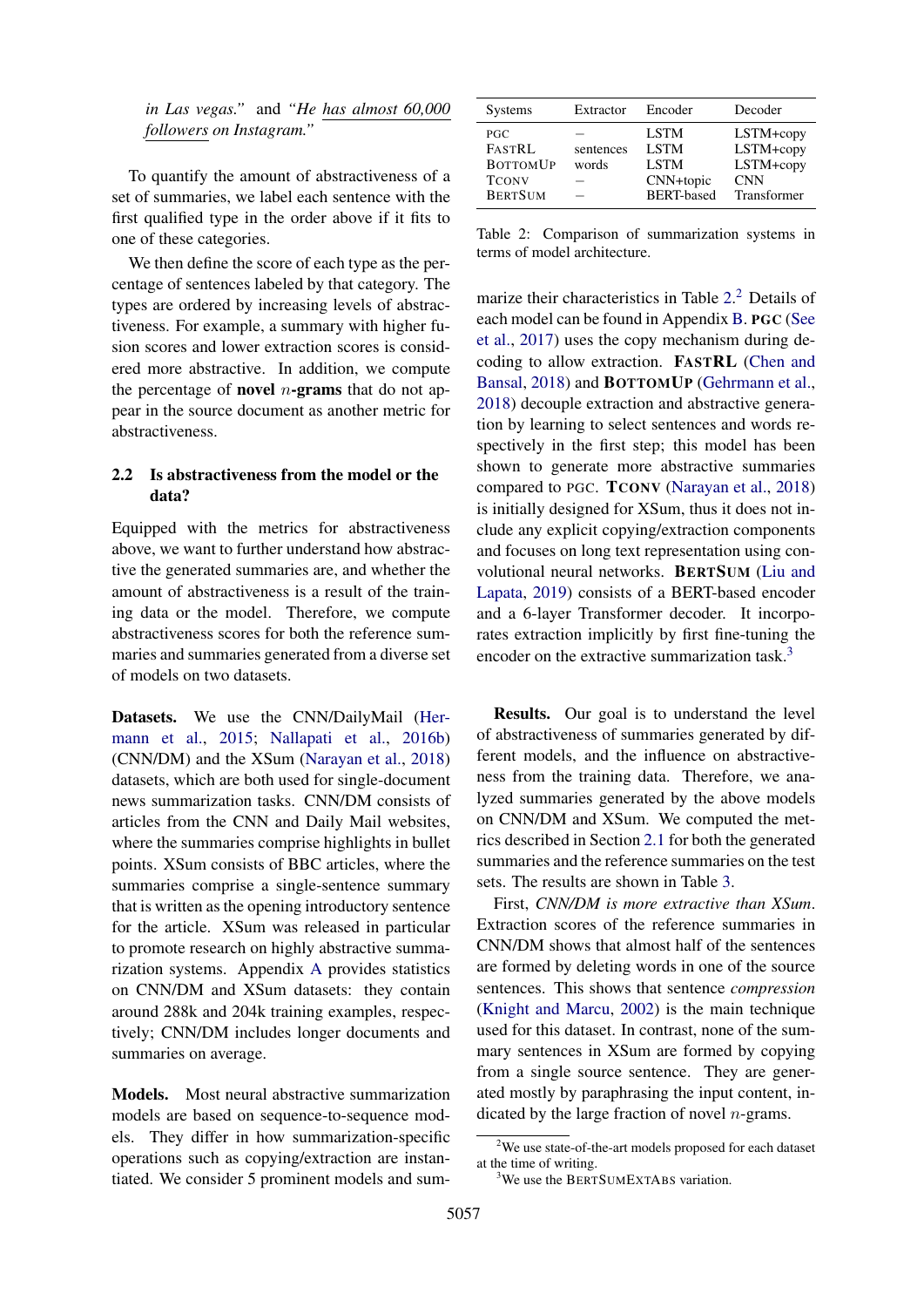<span id="page-3-0"></span>

| Model<br>Dataset |                 | Extraction |       | Perfect fusion |       | Novel $n$ -grams |       |       |       |
|------------------|-----------------|------------|-------|----------------|-------|------------------|-------|-------|-------|
|                  |                 | Sentence   | Span  | Word           | $k=2$ | $k \geq 2$       | $n=1$ | $n=2$ | $n=3$ |
|                  | Ref             | 1.39       | 2.14  | 9.27           | 12.92 | 14.87            | 12.40 | 51.03 | 71.22 |
| CNN/DM           | <b>PGC</b>      | 35.45      | 34.18 | 15.45          | 10.90 | 1.61             | 0.62  | 3.33  | 7.42  |
|                  | FASTRL          | 8.94       | 40.06 | 39.64          | 4.22  | 0.84             | 0.82  | 10.89 | 20.74 |
|                  | <b>BOTTOMUP</b> | 7.65       | 17.98 | 36.75          | 21.86 | 6.77             | 0.86  | 11.44 | 22.40 |
|                  | <b>BERTSUM</b>  |            | 13.73 | 53.40          | 16.18 | 4.39             | 5.23  | 14.55 | 23.09 |
|                  | Ref             |            |       |                | 0.87  | 0.77             | 39.20 | 84.98 | 96.05 |
| <b>XSum</b>      | PGC             |            |       |                | 0.41  | 3.47             | 30.08 | 74.27 | 91.27 |
|                  | <b>TCONV</b>    |            |       |                | 0.35  | 2.31             | 34.07 | 80.62 | 95.12 |
|                  | <b>BERTSUM</b>  |            |       |                | 0.33  | 3.15             | 28.93 | 75.85 | 91.41 |

Table 3: Abstractiveness measures of the models on CNN/DM and XSum datasets. The numbers for Extraction and Perfect fusion indicate % of sentences generated with these strategies. Numbers for novel *n*-grams indicate % of n-grams that are present in the output sentence but is not present in the source.

Second, *training data has a larger influence on the abstractiveness of model outputs*. Similar to [Zhang et al.](#page-11-3) [\(2018\)](#page-11-3), we find that models trained on CNN/DM are near-extractive. However, the same models trained on XSum are significantly more abstractive. In fact, none of the models produced any sentence that copies words/phrases from a single source sentence, which is consistent with characteristics of the reference summaries in XSum. The content is more often rephrased in novel words/phrases. However, on both datasets, current models struggle to achieve the same level of abstractiveness as the reference summaries, indicating that additional inductive bias is needed to condense multiple sentences by rephrasing.

Third, *different models have different ways of doing extraction*. When trained on CNN/DM, PGC generates the majority of sentences by copying complete source sentences, whereas FASTRL, BOTTOMUP and BERTSUM do simple compression by deletion more often. In addition, BOT-TOMUP does more fusion compared to PGC, FAS-TRL and BERTSUM.

#### <span id="page-3-2"></span>2.3 Annotating Summary Faithfulness<sup>[4](#page-3-1)</sup>

To understand faithfulness of current systems and its relation to abstractiveness, we crowd-sourced human annotations on the output of each modeldataset pair described in Section [2.2.](#page-2-3) Since a nearextractive sentence is very likely to be grammatical and faithful, we focus on more abstractive cases by excluding output sentences that are either an exact copy or a substring of one of the source sentences.

A key challenge to reliable human annotation is that the inter-annotator agreement on faithfulness is relatively low [\(Lebanoff et al.,](#page-10-1) [2019\)](#page-10-1). Our pilot study shows that workers often do not agree on incoherent sentences, e.g. whether *"Chelsea beat Chelsea* 5 − 3 *in the Premier League on Saturday."* is faithful or not. To standardize the annotation process, we design hierarchical questions to distinguish among failed generation that render a sentence meaningless, low-level grammatical errors that hardly affect semantic understanding, and faithfulness errors that convey incorrect (yet meaningful) information.

Figure [1](#page-4-1) shows the decision tree of our human annotation steps. We first evaluate the grammaticality of generated sentences (independent from the source document). We show annotators a summary sentence and ask them to choose whether the given sentence is *meaningful* or *nonsensical* to determine if the given sentence is structurally and semantically sound. If the annotator can make sense of the sentence, we then ask whether it is *grammatical* or *has minor grammaticality problems* which a person can easily correct.

Next, for sentences labeled as meaningful in the first step, we ask workers whether they are faithful to the provided source document. In case the worker labels a sentence as unfaithful, we conduct a simple error analysis by asking them to indicate if the sentence contains information that is absent from or conflicting with the source document, which corresponds to *hallucination* and *contradiction* errors, respectively. More details about the annotation schema and guidelines are included in the Appendix [C.](#page-12-2) Next, we describe our human evaluation results.

#### 2.3.1 Human Annotation Results

For each dataset-model pair described in Section [2.2,](#page-2-3) we randomly sampled 1000 sentencesource pairs eliminating output sentences that are either an exact copy or substring of a source sen-

<span id="page-3-1"></span><sup>&</sup>lt;sup>4</sup>We make our data and code available for reproducibility at: [https://github.com/esdurmus/summary-faithfulness.](https://github.com/esdurmus/summary-faithfulness)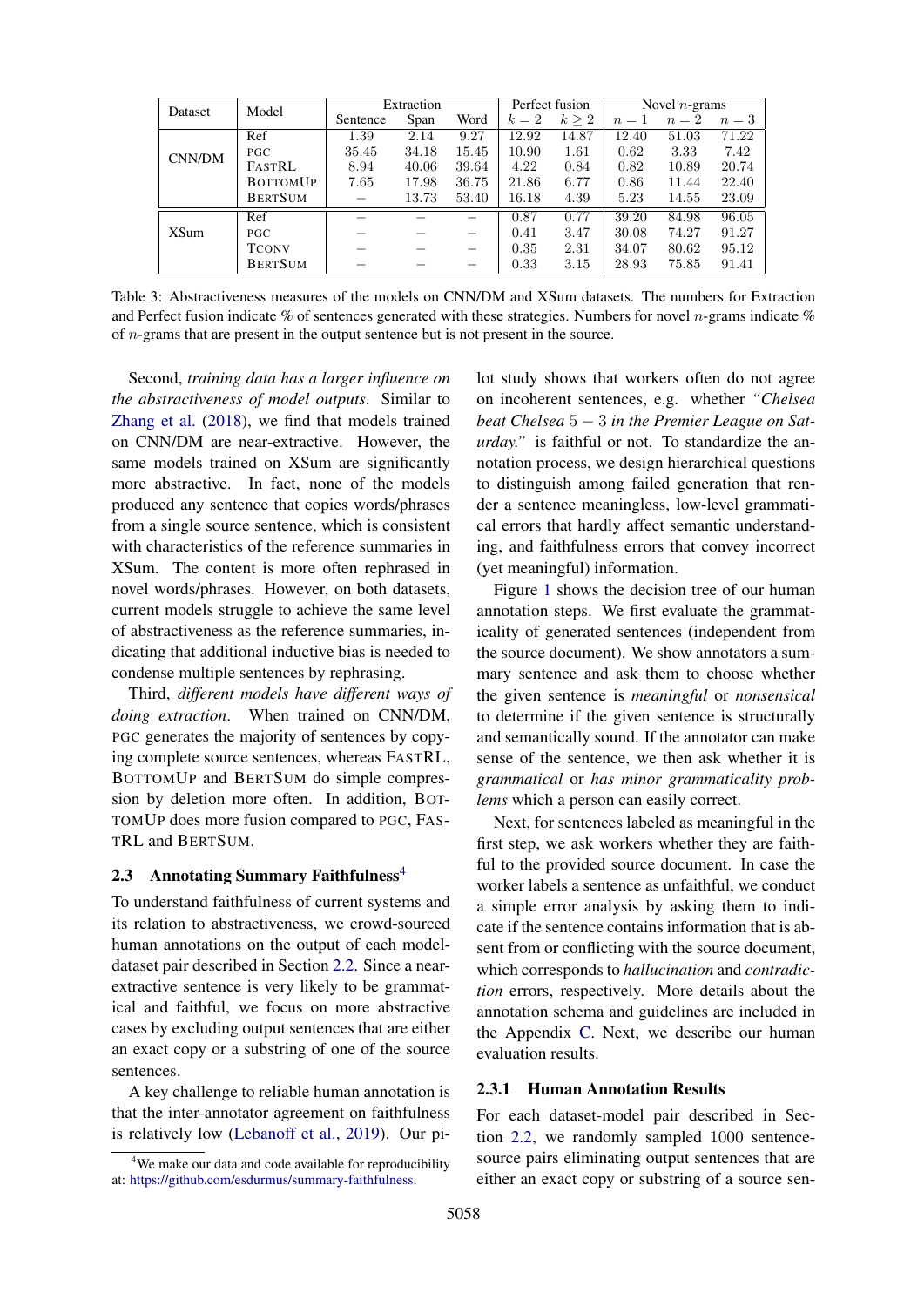<span id="page-4-1"></span>

Figure 1: The decision diagram of our human annotation process. Decision nodes are rectangular and outcome nodes are circular. We show the annotation path of two summary sentences, S1 (green arrows) and S2 (red arrows). S2 is annotated as *nonsensical* thus is not considered for faithfulness. S1 is annotated as unfaithful due to hallucinated content.

<span id="page-4-2"></span>

| Dataset     | Model           |       | Grammaticality |                 |       | <b>Faithfulness</b> |                 |  |
|-------------|-----------------|-------|----------------|-----------------|-------|---------------------|-----------------|--|
|             |                 | Score | Agreement      | Abstractiveness | Score | Agreement           | Abstractiveness |  |
|             | PGC             | 93.34 | 94.04          | 10.05           | 70.05 | 77.28               | 13.35           |  |
| CNN/DM      | <b>FASTRL</b>   | 83.06 | 88.05          | 44.46           | 68.27 | 77.45               | 49.74           |  |
|             | <b>BOTTOMUP</b> | 85.83 | 89.19          | 29.62           | 64.17 | 76.04               | 42.36           |  |
|             | <b>BERTSUM</b>  | 97.53 | 97.65          | 29.44           | 95.03 | 95.14               | 39.16           |  |
| <b>XSum</b> | PGC             | 65.85 | 81.03          | 91.10           | 40.33 | 71.63               | 97.06           |  |
|             | <b>TCONV</b>    | 70.85 | 85.03          | 94.94           | 38.96 | 69.90               | 98.81           |  |
|             | <b>BERTSUM</b>  | 90.44 | 91.80          | 91.50           | 60.54 | 70.00               | 97.60           |  |

Table 4: Grammaticality and faithfulness results of human annotations. Score is computed by taking the percentage of annotators that selected "meaningful" and "faithful" for grammaticality and faithfulness annotation tasks, respectively, and then averaging these values across all the examples for the given annotation task. Agreement is computed by taking the percentage of the workers that annotate the majority class for the given example. Abstractiveness is measured by the percentage of novel trigrams in a given sentence.

tence. We collected grammaticality annotations for these sentences from 5 annotators. We consider a sentence meaningful if at least 4 out of 5 annotators label it as meaningful in the first stage. We sampled 200 meaningful sentences randomly to collect annotations for faithfulness. Table [4](#page-4-2) shows the results of the grammaticality and faithfulness human evaluations.

Grammaticality. Overall, outputs from all models are scored high on grammaticality with high inter-annotator agreement. However, on more *abstractive* summaries (i.e. when trained on XSum), the grammaticality scores drop significantly. One exception is BERTSUM, which maintains good performance on XSum and achieves the highest grammaticality score on both datasets.[5](#page-4-3)

Faithfulness. Near-extractive summaries generated from models trained on CNN/DM have significantly higher faithfulness scores than highly

abstractive summaries from models trained on XSum. We find that PGC and TCONV has faithfulness errors in more than half of the sentences they generate when trained on XSum. Although BERTSUM generates fewer unfaithful sentences, it still suffers from performance drop on XSum. Interestingly, human agreement on faithfulness is also lower for abstractive summaries from XSum. This suggests that faithfulness errors are harder to catch for humans as well in more abstractive settings. We further observe conflicting information is more common among models trained on CNN/DM while hallucination is more common among models trained on XSum. Table [5](#page-5-0) shows examples of meaningful but unfaithful sentences.

## <span id="page-4-0"></span>3 FEQA: Faithfulness Evaluation with Question Answering

Our analysis above shows that the number of unfaithful sentences increases significantly as more abstractive summaries are generated. Thus the key challenge to faithfulness evaluation is to verify highly abstractive sentences against the source document, where surface similarity match-

<span id="page-4-3"></span><sup>&</sup>lt;sup>5</sup>Majority of the sentences ( $> 70\%$ ) identified as "meaningful" are annotated as "perfectly grammatical" for each model-dataset pair.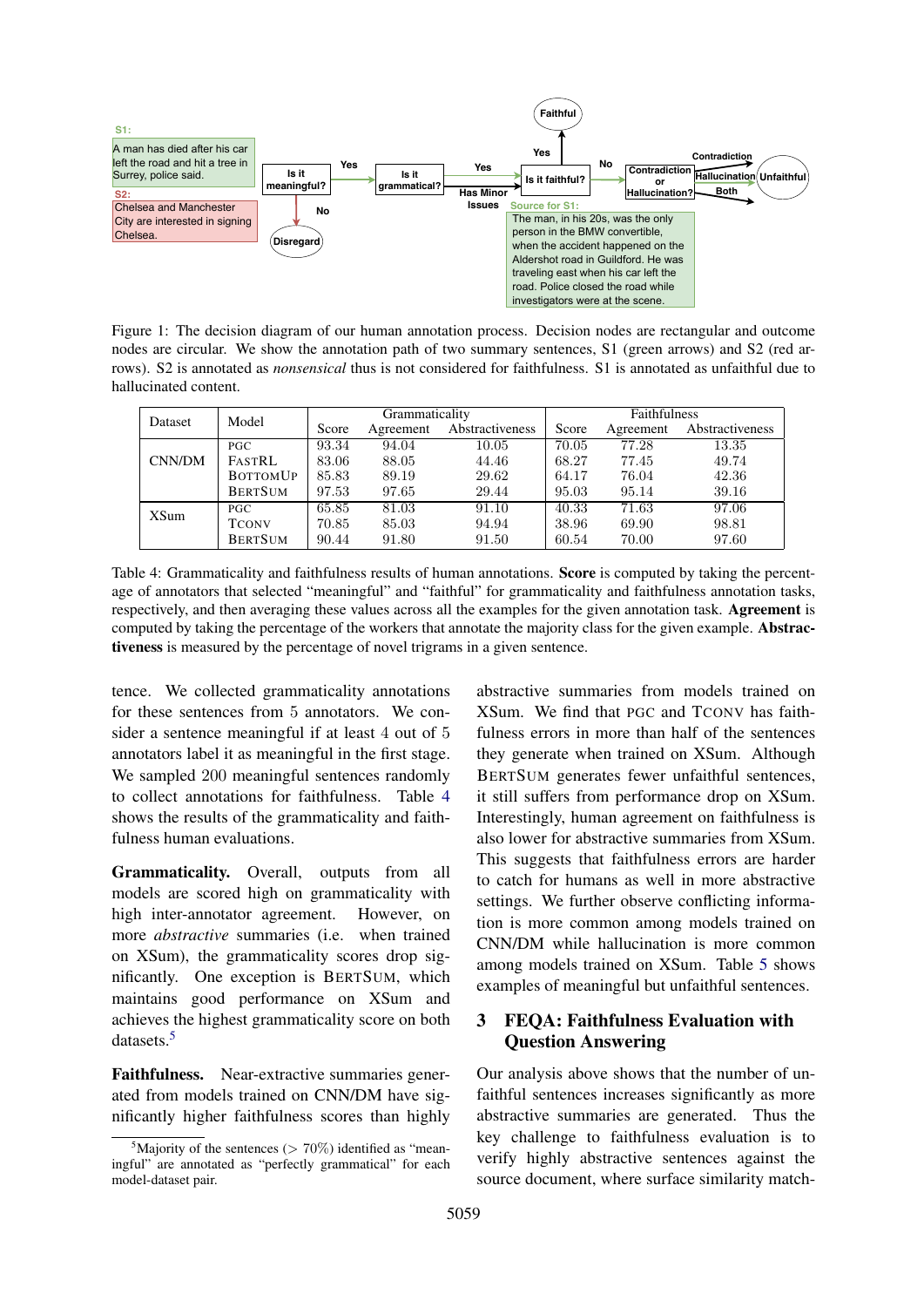<span id="page-5-0"></span>

| <b>Source</b>                                                                                                                                                                       | <b>Output Sentence</b>                                                                                     | Domain      | Category |
|-------------------------------------------------------------------------------------------------------------------------------------------------------------------------------------|------------------------------------------------------------------------------------------------------------|-------------|----------|
| However, Winger Ross Wallace<br>(knee) and right-back Steven Reid<br>(calf) could return for the Barclays pre-<br>mier league contest                                               | Dean Marney and Steven<br><b>Reid</b> could return for the Bar- CNN/DM<br>clays Premier League match.      |             | IС       |
| Odom also played for the US in the<br>2004 Athens Olympics, winning the<br>bronze medal. His condition is un-<br>known but well-wishers tweeted their<br>support following the news | NBA basketball player Odom<br>has been found dead in a he-<br>licopter crash in the US state of<br>Nevada. | <b>XSum</b> | Н        |

Table 5: Examples of *meaningful* but *unfaithful* sentences. Category corresponds to the faithfulness *error* type for the output sentence. IC: Incorrect Concatenation, H: Hallucination. More examples are provided in Table [11.](#page-13-0)

<span id="page-5-1"></span>

Figure 2: Overview of FEQA. Given a summary sentence and its corresponding source document, we first mask important text spans (e.g. noun phrases, entities) in the summary. Then, we consider each span as the "gold" answer and generate its corresponding question using a learned model. Lastly, a QA model finds answers to these questions in the documents; its performance (e.g. F1 score) against the "gold" answers from the summary is taken as the faithfulness score.

ing would fail. If we have a good semantic representation of the sentence abstracting away its surface form (e.g. a list of facts about *who* did *what* to *whom*), we can simply compare the sentence representation to the document representation (e.g. check whether the fact list from the summary is a subset of the list from the document). Ideally, the representation should be domain-general and interpretable for easy error analysis.

Motivated by the fast progress in reading comprehension [\(Chen,](#page-9-7) [2018;](#page-9-7) [Gao et al.,](#page-9-8) [2018\)](#page-9-8) we propose to use QA pairs as a generic meaning representation of sentences for faithfulness evaluation. Given a summary sentence, we produce a list of questions asking about key information in the sentence and their corresponding answers. To verify this information against the source, we use a QA model to predict answers from the document. The questions and the QA model thus extract comparable information from two pieces of text. More matched answers from the document implies a more faithful summary since the information addressing these questions are consistent between the summary and the source document. Figure [2](#page-5-1) shows the workflow of FEQA.

Question generation. Prior work [\(Eyal et al.,](#page-9-4) [2019;](#page-9-4) [Scialom et al.,](#page-11-2) [2019\)](#page-11-2) uses cloze tests as questions by masking entities. To go beyond cloze-style QA and leverage more recent extractive [\(Rajpurkar et al.,](#page-10-8) [2016\)](#page-10-8) or even generative [\(Alec et al.,](#page-9-9) [2019\)](#page-9-9) QA models, we generate natural language questions from the summary sentence automatically. Specifically, we mask important text spans in a sentence, including noun phrases extracted by a constituency parser [\(Kitaev](#page-10-9) [and Klein,](#page-10-9) [2018\)](#page-10-9) and named entities extracted by the Stanford CoreNLP NER model [\(Finkel et al.,](#page-9-10) [2005;](#page-9-10) [Manning et al.,](#page-10-10) [2014\)](#page-10-10). We consider each span as the gold answer and generate its corresponding question by fine-tuning a pretrained BART language model [\(Lewis et al.,](#page-10-11) [2019\)](#page-10-11). To train the question generator, we adapt the QA2D dataset [Demszky et al.](#page-9-11) [\(2018\)](#page-9-11). The input is a declarative sentence with masked answers and the output is a question. A training example might look like:

Input: Sally was born in  $\langle m \rangle$  1958  $\langle m \rangle$ Output: When was Sally born ?

Since the transformation from declarative sen-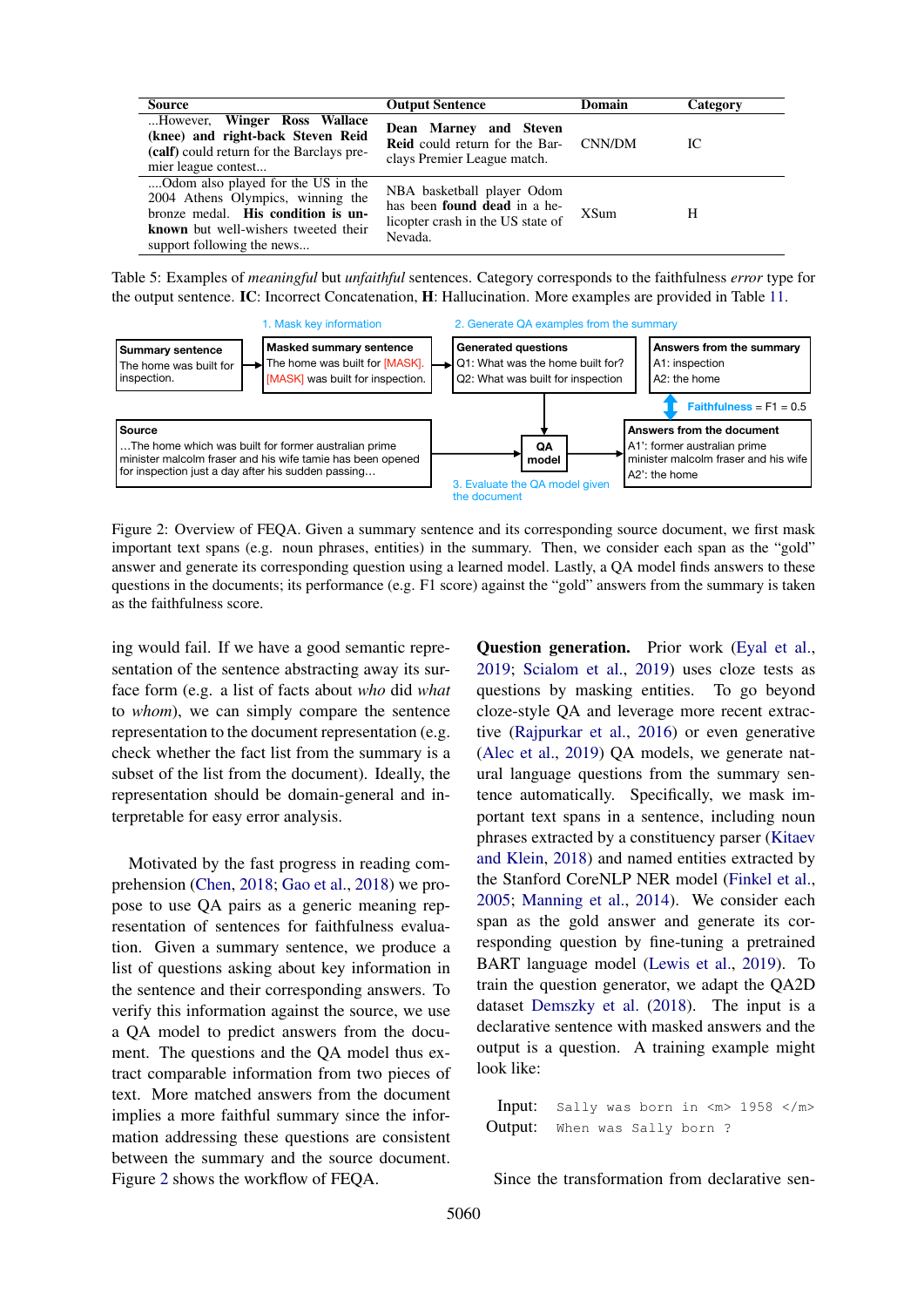tences to questions is almost rule-based without much paraphrasing, we expect the model to generalize to various domains.

Answer verification. Given the QA pairs generated from a summary sentence, we run off-theshelf QA models to get answers to these questions from the source document. We then measure the average F1 score against the "gold" answers from the summary, which is our faithfulness score for the given sentence. This step does not have any constraint on the QA model. We experiment with the pretrained BERT-base model [\(Devlin et al.,](#page-9-12) [2019\)](#page-9-12) fine-tuned on SQuAD-1.1 [\(Rajpurkar et al.,](#page-10-8) [2016\)](#page-10-8) and SQuAD-2.0 [\(Rajpurkar et al.,](#page-10-12) [2018\)](#page-10-12). Note that in the case of SQuAD-2.0, the model may be able to hypothesize that a question is unanswerable. This case is equivalent to getting an answer incorrect (i.e. unfaithful).

### 4 Experiments

We aim to understand to what extent the proposed QA-based metric and existing metrics capture faithfulness of a summary. Given pairs of documents and summary sentences *without reference summaries*, we measure correlations between human-annotated faithfulness scores (Section [2.3\)](#page-3-2) and scores computed using each metric described below.

### 4.1 Automated Metrics for Faithfulness

Word overlap-based metrics. A straightforward metric for faithfulness is the word overlap between the summary sentence and the document. We compute ROUGE  $(R)$ , BLEU  $(B)$ , between the output sentence and each of the source sentences (i.e. taking the source sentence as the reference). We then take the average scores and maximum score across all the source sentences. Since according to our analysis taking the average score consistently has higher correlation, we report only the correlation for the average.

Embedding-based metrics. Word embeddings extend word overlap-based metrics beyond exact match. Recently, BERTScore [\(Zhang et al.,](#page-11-4) [2019b\)](#page-11-4) was proposed to compute the similarity between two sentences using contextual word embeddings from BERT. It has higher correlation

with human judgements on image captioning and machine translation than word overlap based metrics. We compute BERTScore (BERTSc) between each source sentence and the summary sentence.<sup>[7](#page-6-1)</sup> To get the final score, we experiment with both the average and the maximum scores computed from each source sentence and the summary sentence. We report results using the maximum score since it has better performance.

Model-based metrics. In addition to QA, recent work has used relation extraction and textual entailment models for faithfulness evaluation [\(Falke](#page-9-3) [et al.,](#page-9-3) [2019a;](#page-9-3) [Goodrich et al.,](#page-9-13) [2019\)](#page-9-13). For the relation extraction metric (RE), we compute the precision for the relation triplets extracted from the summary sentence and the source document using an off-the-shelf model [\(Angeli et al.,](#page-9-14) [2015\)](#page-9-14) from Stanford Open IE. For the textual entailment metric (ENT), we measure whether the summary sentence is entailed by the source using the pretrained ESIM model [\(Chen et al.,](#page-9-15) [2017\)](#page-9-15) from AllenNLP [\(Gardner et al.,](#page-9-16) [2018\)](#page-9-16).

## 4.2 Results

Metric Comparison. We first compute scores for each metric on document and output sentence pairs on both CNN/DM and XSum datasets (748 and 286 pairs respectively). We then compute Pearson and Spearman correlation coefficients between scores given by each metric and humanannotated scores. Table [7](#page-7-0) includes correlation coefficients for the examples from CNN/DM and XSum, respectively. We observe that for both CNN/DM and XSum, the score of QA-based evaluation has a higher correlation with faithfulness than other metrics. Although word-overlap based metrics are correlated with the faithfulness in more extractive settings (i.e. for CNN/DM), these metrics have no correlation with faithfulness in more abstractive settings (i.e. for XSum). We further notice that all the metrics have significantly lower correlation with human scores for XSum, suggesting that evaluating faithfulness is more difficult in highly abstractive settings; deeper understanding of the source and the summary sentence is necessary here.

Consistent with the findings of [Falke et al.](#page-9-17) [\(2019b\)](#page-9-17), the entailment metric does not have a significant correlation with faithfulness in most cases. These models fail to distinguish entailed (faithful)

<span id="page-6-0"></span><sup>6</sup>We report only BLUE-4 since it performed the best for CNN/DM and no variation of BLEU has significant correlation with faithfulness for XSum.

<span id="page-6-1"></span><sup>7</sup> [https://github.com/Tiiiger/bert](https://github.com/Tiiiger/bert_score) score.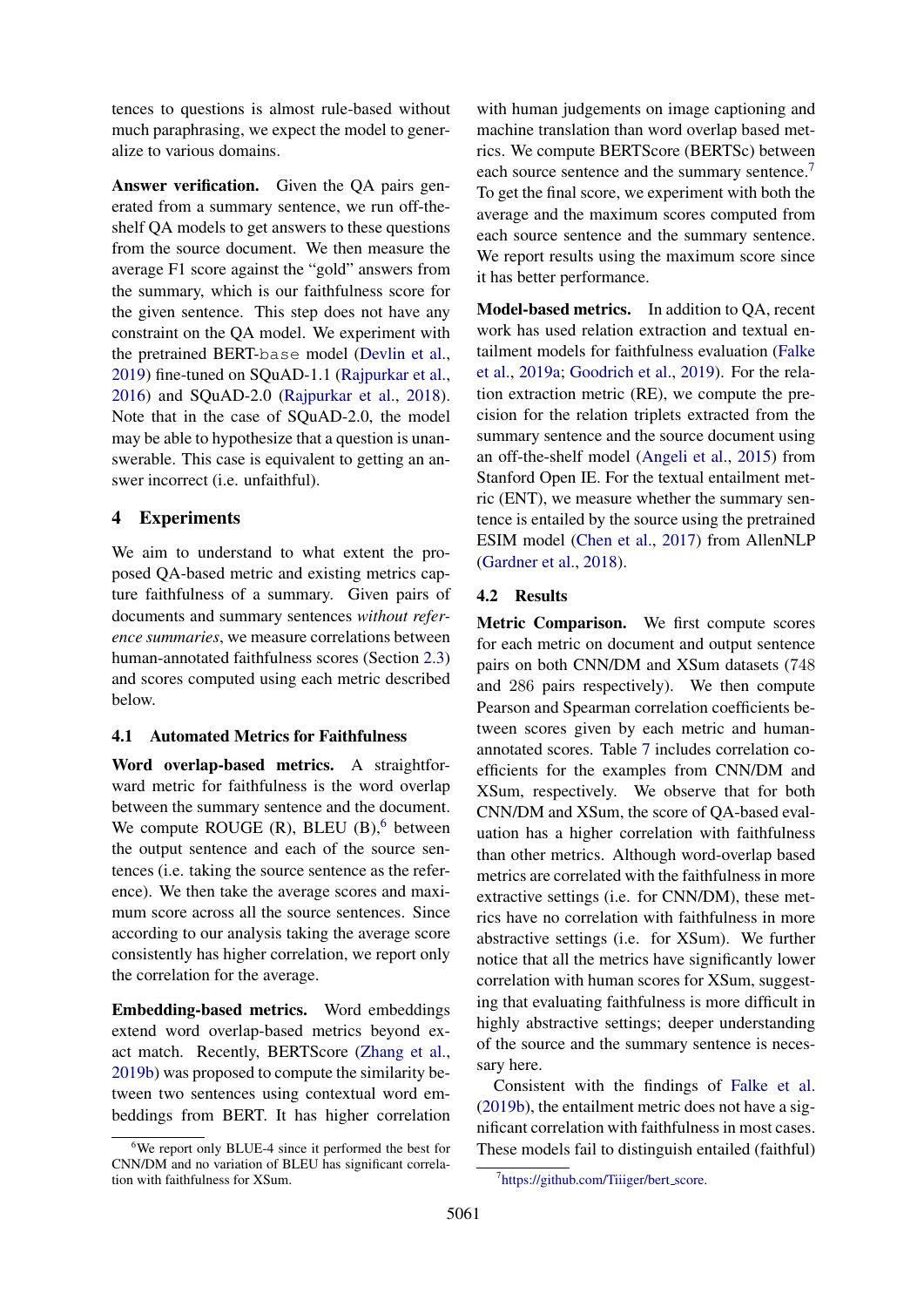<span id="page-7-1"></span>

| Source Sentence                                                                                                                                             | <b>Output Sentence</b>                                                                                                              | Metric           | Score   |
|-------------------------------------------------------------------------------------------------------------------------------------------------------------|-------------------------------------------------------------------------------------------------------------------------------------|------------------|---------|
| Health Inspectorate Wales said Wrex-<br>ham Maelor Hospital staff were under<br>"considerable pressure" for long peri-<br>ods as ambulances waited outside. | A hospital ward in Wrexham has<br>been rated "inadequate" by inspec-<br>tors after inspectors found patients<br>at risk of harm.    | Entailment       | 72.83%  |
| The Black Poplar is one of the rarest<br>native trees in the UK, with only 2,500<br>thought to be left.                                                     | Northern Ireland's first trees are<br>among those recognised in the<br>Welsh Architecture Trust's list of<br>the year's best trees. | <b>BertScore</b> | 83.06\% |

Table 6: Unfaithful examples missed by Entailment and BertScore. Score: Output score of the metrics; higher score indicates stronger entailment and similarity respectively.

<span id="page-7-0"></span>

|               |             | <b>CNN/DM</b>      | <b>XSum</b> |           |  |
|---------------|-------------|--------------------|-------------|-----------|--|
| Metric        | P           | S                  | P           | S         |  |
|               |             | Word overlap-based |             |           |  |
| $R-1$         | $12.02**$   | $15.86**$          | $-2.57$     | 0.07      |  |
| $R-2$         | $13.25***$  | $15.99**$          | $-5.78$     | $-8.47$   |  |
| $R-L$         | $12.58***$  | $16.49**$          | $-6.37$     | $-9.68$   |  |
| $B-4$         | $12.09***$  | $11.68***$         | $-6.76$     | $-10.02$  |  |
|               |             | Embedding-based    |             |           |  |
| <b>BERTSc</b> | $11.07*$    | $10.70*$           | 10.06       | 10.69     |  |
|               | Model-based |                    |             |           |  |
| RE            | $8.58*$     | 5.52               | 1.62        | 2.32      |  |
| <b>ENT</b>    | 2.80        | 3.65               | $-5.62$     | $-3.85$   |  |
| <b>FEQA</b>   | $32.01***$  | $28.23**$          | $26.31**$   | $21.34**$ |  |

Table 7: Pearson (P) and Spearman (S) correlation between human-annotated *faithfulness scores* and the metric scores. \*,\*\* indicates  $p$ -values  $< 0.05, < 0.001$ , respectively. FEQA has the highest correlation with human scores for both CNN/DM and XSum.

and non-entailed (unfaithful) summary sentences when both overlap largely with the source document, because models trained on current entailment datasets may rely on simple heuristics such as lexical overlap [\(McCoy et al.,](#page-10-13) [2019\)](#page-10-13). Similarly, BERTScore tends to give higher scores when there are overlapping concepts between the sentences even though the content is not the same. See Table [6](#page-7-1) for examples.

Content selection and faithfulness. Current evaluation metrics for summarization produce a single measure of the overall quality of the summary. Typically, the output summary is compared against the reference summary in terms of n-gram overlap. These metrics mainly evaluate *content selection*, i.e. whether the content of the output is similar to the content of the reference. In contrast, to evaluate faithfulness, we compare the output summary against the source document. One natural question that follows is whether high content matching sufficient for faithfulness. We compute the correlation coefficients between humanannotated faithfulness scores and ROUGE scores computed from the reference and the output sentence. As shown in Table [8,](#page-7-2) while there is a weak

<span id="page-7-2"></span>

|                | CNN/DM     |            | <b>XSum</b> |      |
|----------------|------------|------------|-------------|------|
| Metric         | P          |            |             | S    |
| ROUGE-1        | $15.31***$ | $14.92**$  | 5.44        | 5.79 |
| ROUGE-2        | $15.10**$  | $16.39**$  | 8.25        | 6.79 |
| <b>ROUGE-L</b> | $13.33**$  | $13.35***$ | 4.61        | 3.97 |

Table 8: Pearson (P) and Spearman (S) correlation between human-annotated faithfulness scores and ROUGE scores of content selection (computed between the reference and the output sentence). High content selection scores (typical ROUGE score for summarization) do not necessarily imply faithfulness of the summary.

correlation between ROUGE scores of content selection and faithfulness on CNN/DM, the correlation is significantly lower than ROUGE scores of faithfulness (i.e. computed between the *source* and the output sentence). For XSum, there is no significant correlation between the content selection metrics and faithfulness. We provide unfaithful examples with high content selection scores in Appendix [D.3.](#page-14-0) This suggests that content selection and faithfulness should be measured separately as opposed to using a unified score.

Analysis and limitations of QA-based evaluation. Table [9](#page-8-0) shows examples for a faithful and an unfaithful output sentence and the corresponding QA pairs. Note that the QA system is able to capture common errors such as conflicting information in the output sentence. To measure the reliability of FEQA, we further perform a manual error analysis using 100 randomly sampled QA pairs. We observe that around 94% of generated questions are mostly grammatical and correct given the mask. For 78% of the questions, the QA system has the correct behaviour: it answers the question correctly if the sentence is faithful to the article, otherwise it produces "unanswerable" or an incorrect answer. Majority of the errors of the QA system are because it either didn't detect unanswerable questions or produces "unanswerable" when there exists an answer  $(14\%)$ . More-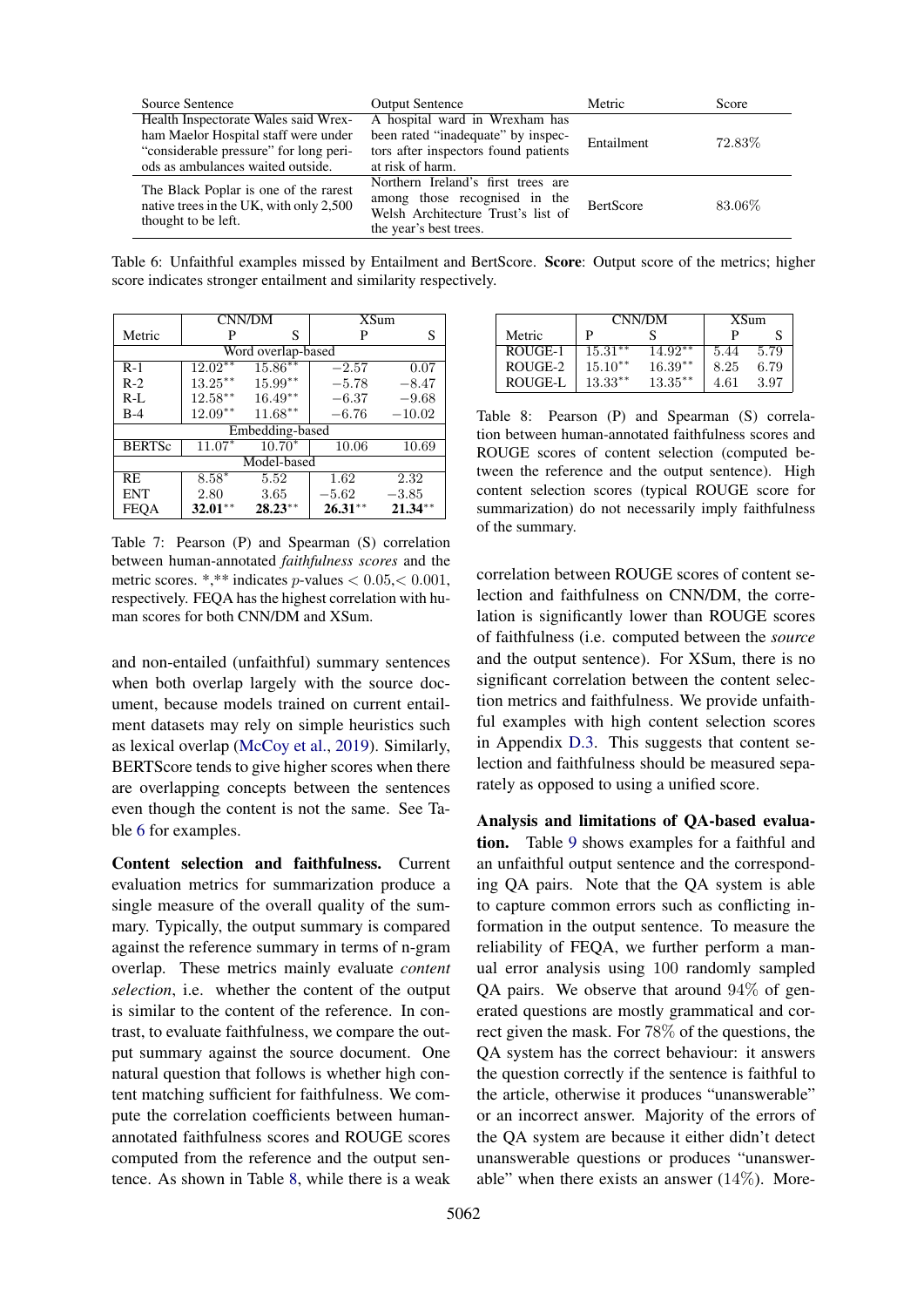<span id="page-8-0"></span>

| Source                                                                                                                                                                                                                                     | <b>Output Sentence</b>                                                                           | <b>Ouestion</b>                                    | OA.              | SА                            |
|--------------------------------------------------------------------------------------------------------------------------------------------------------------------------------------------------------------------------------------------|--------------------------------------------------------------------------------------------------|----------------------------------------------------|------------------|-------------------------------|
| However, Winger Ross Wallace <b>Dean Marney</b> and Steven<br>(knee) and right-back Steven Reid Reid could return for the Reid could return<br>(calf) could return for the Barclays pre-<br>Barclays Premier League<br>mier league contest | match.                                                                                           | Who and Steven<br>for the premier<br>league match? | Dean Mar-<br>nev | - Wal-<br><b>Ross</b><br>lace |
| Miss Bruck, 22, from maybe has not<br>been seen since the early hours of Oc-<br>tober 26, 2014. She has not been seen<br>for six months                                                                                                    | Miss Bruck, 22, from<br>maybe has not been seen Bruck, 22 from not six months<br>for six months. | How long has Miss<br>been seen for?                |                  | six months                    |

Table 9: Examples detection results from FEQA. OA:Output Answer, SA:Source Answer. The output sentence in the first example is *unfaithful*, whereas the one for the second example is *faithful*. Bold text indicates the span that was masked to generate the question.

over, when the article is long, QA system tends to make more mistakes. Especially for more abstractive settings, F1-score penalizes the correct answers when the answer from the article does not exactly match with the gold answer (i.e. "Donald Trump" vs. "the President of the United States Donald Trump") (16%).

### 5 Related Work

Problems in current neural generation models. Since the beginning of neural text generation, problems with repetition and generic responses have received lots of attention [\(Sordoni](#page-11-5) [et al.,](#page-11-5) [2015;](#page-11-5) [Li et al.,](#page-10-14) [2016;](#page-10-14) [Holtzman et al.,](#page-10-15) [2019\)](#page-10-15). Recently, more work has focused on semantic errors in model outputs, such as adequacy in machine translation [\(Tu et al.,](#page-11-6) [2017\)](#page-11-6), faithfulness in summarization [\(Cao et al.,](#page-9-2) [2018\)](#page-9-2), and consistency in dialogue [\(Li et al.,](#page-10-16) [2019\)](#page-10-16). Our analysis on the abstractiveness-faithfulness tradeoff reveals additional limitation of current models, and suggests that we need new inductive bias on how to summarize beyond copying.

QA as a proxy. Question answering is a broad format that subsumes many tasks [\(Gardner et al.,](#page-9-18) [2019\)](#page-9-18). To the best of our knowledge, [Mani et al.](#page-10-17) [\(1999\)](#page-10-17) first use QA as an extrinsic evaluation for summarization: A good summary should answer key questions a reader might have about an article. Later, QA is incorporated in human evaluation where one person writes questions and another person answers them based on the summary [\(Clarke and Lapata,](#page-9-19) [2010;](#page-9-19) [Liu and Lapata,](#page-10-6) [2019\)](#page-10-6). The closest to our work are recent efforts in automating this protocol, including rule-based approaches [\(Chen et al.,](#page-9-5) [2018\)](#page-9-5) and cloze-test QA [\(Eyal et al.,](#page-9-4) [2019;](#page-9-4) [Scialom et al.,](#page-11-2) [2019\)](#page-11-2). Our work is the first to apply automated question generation. While we focus on faithfulness, our QAbased metric is applicable to semantic comparison between any two pieces of text.

Automated evaluation for NLG. Automated NLG evaluation is challenging as it often requires deep understanding of the text. Although metrics based on word overlap with the reference text are commonly used, it is widely known that they do not correlate well with human judgments [\(Novikova et al.,](#page-10-18) [2017;](#page-10-18) [Liu et al.,](#page-10-19) [2016\)](#page-10-19). Recently, more work has focused on model-based evaluation using discriminators [\(Lowe et al.,](#page-10-20) [2017;](#page-10-20) [Hashimoto et al.,](#page-9-20) [2019\)](#page-9-20), entailment models [\(Falke](#page-9-3) [et al.,](#page-9-3) [2019a\)](#page-9-3), information extraction [\(Wiseman](#page-11-7) [et al.,](#page-11-7) [2017;](#page-11-7) [Goodrich et al.,](#page-9-13) [2019\)](#page-9-13), and question answering [\(Chen et al.,](#page-9-5) [2018;](#page-9-5) [Eyal et al.,](#page-9-4) [2019\)](#page-9-4).

#### 6 Conclusion

We investigate the faithfulness problem in neural abstractive summarization and propose a QAbased metric for evaluating summary faithfulness. We show that current models suffer from an inherent trade-off between abstractiveness and faithfulness. They are good at copying important source content, but tend to concatenate unrelated spans and hallucinate details when generating more abstractive sentences. A new inductive bias or additional supervision is needed for learning reliable models. While our QA-based metric correlates better with human judgment and is useful for model development, it is limited by the quality of the QA model. The final evaluation should still rely on human annotation or human-in-the-loop methods [\(Chaganty et al.,](#page-9-21) [2018\)](#page-9-21).

### Acknowledgement

We would like to thank Faisal Ladhak, the Lex and Comprehend groups at Amazon Web Services AI, and the anonymous reviewers for their feedback on this work.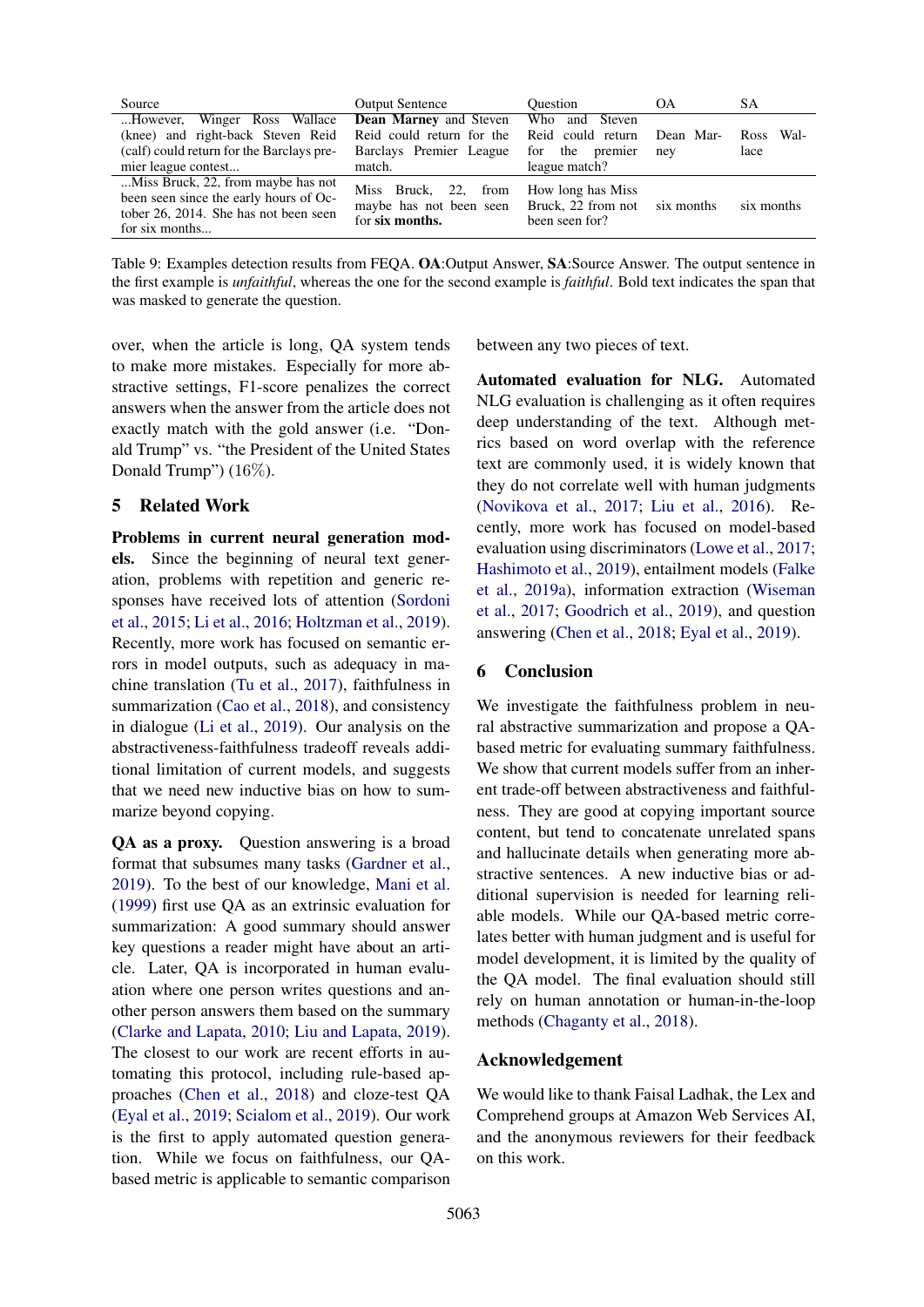#### References

- <span id="page-9-9"></span>R. Alec, W. Jeff, C. Rewon, L. David, A. Dario, and S. Ilya. 2019. Language models are unsupervised multitask learners.
- <span id="page-9-14"></span>Gabor Angeli, Melvin Jose Johnson Premkumar, and Christopher D. Manning. 2015. [Leveraging linguis](https://doi.org/10.3115/v1/P15-1034)[tic structure for open domain information extraction.](https://doi.org/10.3115/v1/P15-1034) In *Proceedings of the 53rd Annual Meeting of the Association for Computational Linguistics and the 7th International Joint Conference on Natural Language Processing (Volume 1: Long Papers)*, pages 344–354, Beijing, China. Association for Computational Linguistics.
- <span id="page-9-2"></span>Z. Cao, F. Wei, W. Li, and S. Li. 2018. Faithful to the original: Fact aware neural abstractive summarization. In *Association for the Advancement of Artificial Intelligence (AAAI)*.
- <span id="page-9-21"></span>A. Chaganty, S. Mussmann, and P. Liang. 2018. The price of debiasing automatic metrics in natural language evaluation. In *Association for Computational Linguistics (ACL)*.
- <span id="page-9-7"></span>Danqi Chen. 2018. *Neural Reading Comprehension and Beyond*. Ph.D. thesis, Stanford University.
- <span id="page-9-5"></span>P. Chen, F. Wu, T. Wang, and W. Ding. 2018. A semantic QA-based approach for text summarization evaluation. In *Association for the Advancement of Artificial Intelligence (AAAI)*.
- <span id="page-9-15"></span>Qian Chen, Xiaodan Zhu, Zhen-Hua Ling, Si Wei, Hui Jiang, and Diana Inkpen. 2017. [Enhanced LSTM for](https://doi.org/10.18653/v1/P17-1152) [natural language inference.](https://doi.org/10.18653/v1/P17-1152) In *Proceedings of the 55th Annual Meeting of the Association for Computational Linguistics (Volume 1: Long Papers)*, pages 1657–1668, Vancouver, Canada. Association for Computational Linguistics.
- <span id="page-9-0"></span>Yen-Chun Chen and Mohit Bansal. 2018. Fast abstractive summarization with reinforce-selected sentence rewriting. In *ACL*.
- <span id="page-9-19"></span>J. Clarke and M. Lapata. 2010. Discourse constraints for document compression. *Computational Linguistics*, 36.
- <span id="page-9-11"></span>Dorottya Demszky, Kelvin Guu, and Percy Liang. 2018. Transforming question answering datasets into natural language inference datasets. *ArXiv*, abs/1809.02922.
- <span id="page-9-12"></span>Jacob Devlin, Ming-Wei Chang, Kenton Lee, and Kristina Toutanova. 2019. Bert: Pre-training of deep bidirectional transformers for language understanding. In *NAACL-HLT*.
- <span id="page-9-4"></span>M. Eyal, T. Baumel, and M. Elhadad. 2019. Question answering as an automatic evaluation metric for news article summarization. In *Human Language Technology and North American Association for Computational Linguistics (HLT/NAACL)*.
- <span id="page-9-3"></span>T. Falke, L. F. R. Ribeiro, P. A. Utama, I. Dagan, and I. Gurevych. 2019a. Ranking generated summaries by correctness: An interesting but challenging application for natural language inference. In *Association for Computational Linguistics (ACL)*.
- <span id="page-9-17"></span>Tobias Falke, Leonardo F. R. Ribeiro, Prasetya Ajie Utama, Ido Dagan, and Iryna Gurevych. 2019b. [Ranking generated summaries by correctness: An](https://doi.org/10.18653/v1/P19-1213) [interesting but challenging application for natural](https://doi.org/10.18653/v1/P19-1213) [language inference.](https://doi.org/10.18653/v1/P19-1213) In *Proceedings of the 57th Annual Meeting of the Association for Computational Linguistics*, pages 2214–2220, Florence, Italy. Association for Computational Linguistics.
- <span id="page-9-10"></span>Jenny Rose Finkel, Trond Grenager, and Christopher Manning. 2005. [Incorporating non-local informa](https://doi.org/10.3115/1219840.1219885)[tion into information extraction systems by gibbs](https://doi.org/10.3115/1219840.1219885) [sampling.](https://doi.org/10.3115/1219840.1219885) In *Proceedings of the 43rd Annual Meeting on Association for Computational Linguistics*, ACL '05, pages 363–370, Stroudsburg, PA, USA. Association for Computational Linguistics.
- <span id="page-9-8"></span>Jianfeng Gao, Michel Galley, and Lihong Li. 2018. [Neural approaches to conversational AI.](https://doi.org/10.18653/v1/P18-5002) In *Proceedings of the 56th Annual Meeting of the Association for Computational Linguistics: Tutorial Abstracts*, pages 2–7, Melbourne, Australia. Association for Computational Linguistics.
- <span id="page-9-18"></span>M. Gardner, J. Berant, H. Hajishirzi, A. Talmor, and S. Min. 2019. Question answering is a format; when is it useful? *arXiv preprint arXiv:1909.11291*.
- <span id="page-9-16"></span>Matt Gardner, Joel Grus, Mark Neumann, Oyvind Tafjord, Pradeep Dasigi, Nelson F. Liu, Matthew Peters, Michael Schmitz, and Luke Zettlemoyer. 2018. [AllenNLP: A deep semantic natural language pro](https://doi.org/10.18653/v1/W18-2501)[cessing platform.](https://doi.org/10.18653/v1/W18-2501) In *Proceedings of Workshop for NLP Open Source Software (NLP-OSS)*, pages 1– 6, Melbourne, Australia. Association for Computational Linguistics.
- <span id="page-9-1"></span>Sebastian Gehrmann, Yuntian Deng, and Alexander Rush. 2018. [Bottom-up abstractive summariza](https://doi.org/10.18653/v1/D18-1443)[tion.](https://doi.org/10.18653/v1/D18-1443) In *Proceedings of the 2018 Conference on Empirical Methods in Natural Language Processing*, pages 4098–4109, Brussels, Belgium. Association for Computational Linguistics.
- <span id="page-9-13"></span>B. Goodrich, V. Rao, P. J. Liu, and M. Saleh. 2019. Assessing the factual accuracy of generated text. In *International Conference on Knowledge Discovery and Data Mining (KDD)*.
- <span id="page-9-6"></span>M. Grusky, M. Naaman, , and Y. Artzi. 2018. Newsroom: A dataset of 1.3 million summaries with diverse extractive strategies. In *North American Association for Computational Linguistics (NAACL)*.
- <span id="page-9-20"></span>T. Hashimoto, H. Zhang, and P. Liang. 2019. Unifying human and statistical evaluation for natural language generation. In *North American Association for Computational Linguistics (NAACL)*.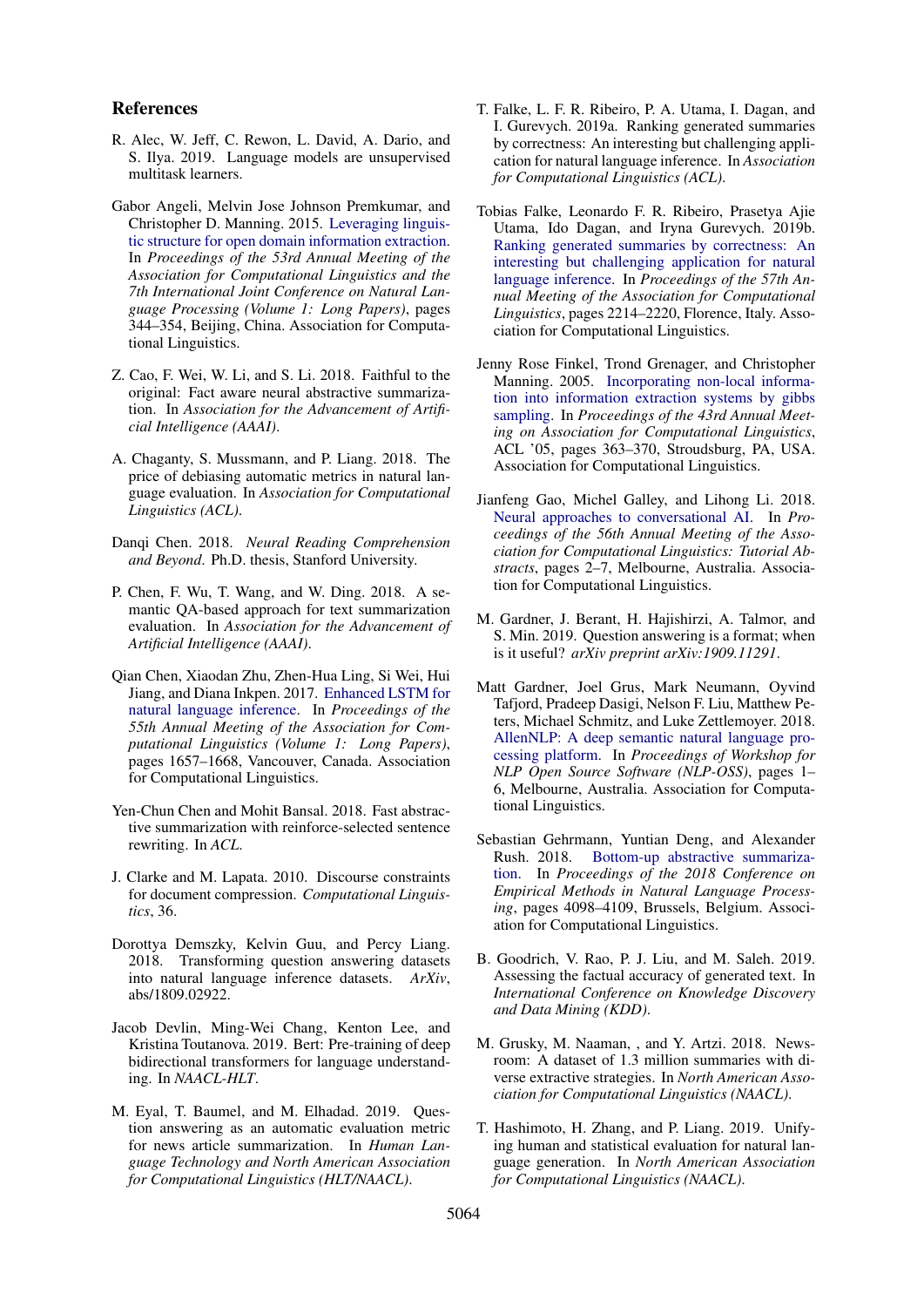- <span id="page-10-3"></span>Karl Moritz Hermann, Tomáš Kočiský, Edward Grefenstette, Lasse Espeholt, Will Kay, Mustafa Suleyman, and Phil Blunsom. 2015. [Teaching ma](http://dl.acm.org/citation.cfm?id=2969239.2969428)[chines to read and comprehend.](http://dl.acm.org/citation.cfm?id=2969239.2969428) In *Proceedings of the 28th International Conference on Neural Information Processing Systems - Volume 1*, NIPS'15, pages 1693–1701, Cambridge, MA, USA. MIT Press.
- <span id="page-10-15"></span>A. Holtzman, J. Buys, M. Forbes, and Y. Choi. 2019. The curious case of neural text degeneration. *arXiv preprint arXiv:1904.09751*.
- <span id="page-10-9"></span>Nikita Kitaev and Dan Klein. 2018. [Constituency](https://doi.org/10.18653/v1/P18-1249) [parsing with a self-attentive encoder.](https://doi.org/10.18653/v1/P18-1249) In *Proceedings of the 56th Annual Meeting of the Association for Computational Linguistics (Volume 1: Long Papers)*, pages 2676–2686, Melbourne, Australia. Association for Computational Linguistics.
- <span id="page-10-7"></span>K. Knight and D. Marcu. 2002. Summarization beyond sentence extraction: A probabilistic approach to sentence compression. *Artifical Intelligence*, 139:91– 107.
- <span id="page-10-0"></span>W. Kryściński, N. S. Keskar, B. McCann, C. Xiong, and R. Socher. 2019. Neural text summarization: A critical evaluation. In *Empirical Methods in Natural Language Processing (EMNLP)*.
- <span id="page-10-1"></span>L. Lebanoff, J. Muchovej, F. Dernoncourt, D. S. Kim, S. Kim, W. Chang, and F. Liu. 2019. Analyzing sentence fusion in abstractive summarization. *arXiv preprint arXiv:1910.00203*.
- <span id="page-10-11"></span>Mike Lewis, Yinhan Liu, Naman Goyal, Marjan Ghazvininejad, Abdelrahman Mohamed, Omer Levy, Ves Stoyanov, and Luke Zettlemoyer. 2019. Bart: Denoising sequence-to-sequence pre-training for natural language generation, translation, and comprehension. *ArXiv*, abs/1910.13461.
- <span id="page-10-14"></span>J. Li, M. Galley, C. Brockett, J. Gao, and W. B. Dolan. 2016. A diversity-promoting objective function for neural conversation models. In *Human Language Technology and North American Association for Computational Linguistics (HLT/NAACL)*, pages 110–119.
- <span id="page-10-16"></span>M. Li, S. Roller, I. Kulikov, S. Welleck, Y. Boureau, K. Cho, and J. Weston. 2019. Don't say that! making inconsistent dialogue unlikely with unlikelihood training. *arXiv preprint arXiv:1911.03860*.
- <span id="page-10-19"></span>C. Liu, R. Lowe, I. V. Serban, M. Noseworthy, L. Charlin, and J. Pineau. 2016. How NOT to evaluate your dialogue system: An empirical study of unsupervised evaluation metrics for dialogue response generation. In *Empirical Methods in Natural Language Processing (EMNLP)*.
- <span id="page-10-6"></span>Y. Liu and M. Lapata. 2019. Text summarization with pretrained encoders. In *Empirical Methods in Natural Language Processing (EMNLP)*.
- <span id="page-10-20"></span>R. Lowe, M. Noseworthy, I. V. Serban, N. Angelard-Gontier, Y. Bengio, and J. Pineau. 2017. Towards an automatic turing test: Learning to evaluate dialogue responses. In *Association for Computational Linguistics (ACL)*.
- <span id="page-10-17"></span>I. Mani, G. Klein, L. Hirschman, T. Firmin, D. House, and B. Sundheim. 1999. The TIPSTER SUMMAC text summarization evaluation. In *European Association for Computational Linguistics (EACL)*.
- <span id="page-10-10"></span>Christopher Manning, Mihai Surdeanu, John Bauer, Jenny Finkel, Steven Bethard, and David McClosky. 2014. [The Stanford CoreNLP natural language pro](https://doi.org/10.3115/v1/P14-5010)[cessing toolkit.](https://doi.org/10.3115/v1/P14-5010) In *Proceedings of 52nd Annual Meeting of the Association for Computational Linguistics: System Demonstrations*, pages 55–60, Baltimore, Maryland. Association for Computational Linguistics.
- <span id="page-10-13"></span>R. T. McCoy, E. Pavlick, and T. Linzen. 2019. Right for the wrong reasons: Diagnosing syntactic heuristics in natural language inference. *arXiv preprint arXiv:1902.01007*.
- <span id="page-10-2"></span>Ramesh Nallapati, Feifei Zhai, and Bowen Zhou. 2016a. Summarunner: A recurrent neural network based sequence model for extractive summarization of documents. In *AAAI*.
- <span id="page-10-4"></span>Ramesh Nallapati, Bowen Zhou, Cicero dos Santos, Çağlar Gul‡lçehre, and Bing Xiang. 2016b. [Abstractive text summarization using sequence-to](https://doi.org/10.18653/v1/K16-1028)[sequence RNNs and beyond.](https://doi.org/10.18653/v1/K16-1028) In *Proceedings of The 20th SIGNLL Conference on Computational Natural Language Learning*, pages 280–290, Berlin, Germany. Association for Computational Linguistics.
- <span id="page-10-5"></span>Shashi Narayan, Shay B. Cohen, and Mirella Lapata. 2018. Don't give me the details, just the summary! Topic-aware convolutional neural networks for extreme summarization. In *Proceedings of the 2018 Conference on Empirical Methods in Natural Language Processing*, Brussels, Belgium.
- <span id="page-10-18"></span>J. Novikova, O. Dušek, A. C. Curry, and V. Rieser. 2017. Why we need new evaluation metrics for NLG. In *Empirical Methods in Natural Language Processing (EMNLP)*.
- <span id="page-10-12"></span>Pranav Rajpurkar, Robin Jia, and Percy Liang. 2018. [Know what you don't know: Unanswerable ques](https://doi.org/10.18653/v1/P18-2124)[tions for SQuAD.](https://doi.org/10.18653/v1/P18-2124) In *Proceedings of the 56th Annual Meeting of the Association for Computational Linguistics (Volume 2: Short Papers)*, pages 784– 789, Melbourne, Australia. Association for Computational Linguistics.
- <span id="page-10-8"></span>Pranav Rajpurkar, Jian Zhang, Konstantin Lopyrev, and Percy Liang. 2016. [SQuAD: 100,000+ questions for](https://doi.org/10.18653/v1/D16-1264) [machine comprehension of text.](https://doi.org/10.18653/v1/D16-1264) In *Proceedings of the 2016 Conference on Empirical Methods in Natural Language Processing*, pages 2383–2392, Austin, Texas. Association for Computational Linguistics.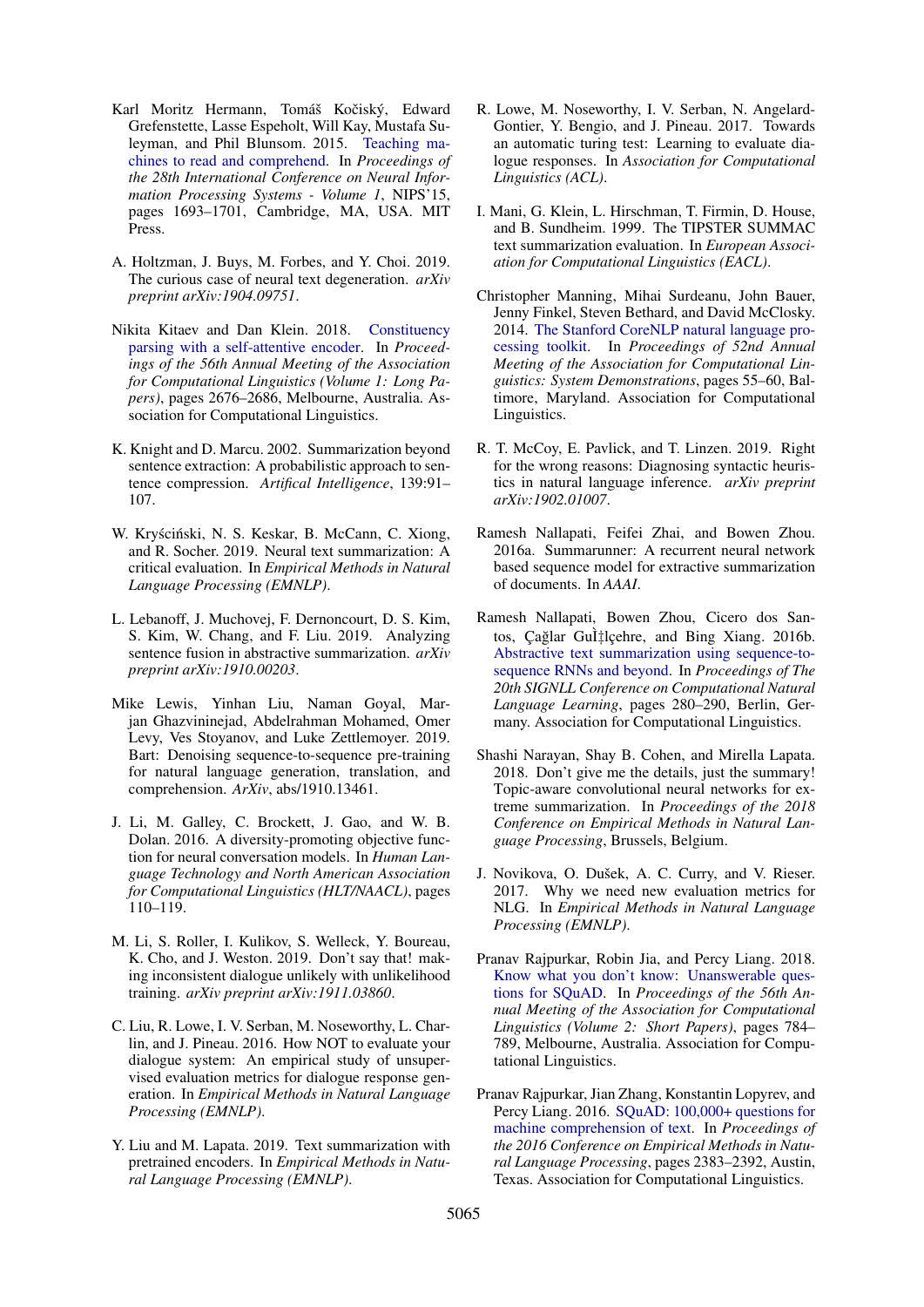- <span id="page-11-2"></span>T. Scialom, S. Lamprier, B. Piwowarski, and J. Staiano. 2019. Answers unite! unsupervised metrics for reinforced summarization models. In *Empirical Methods in Natural Language Processing (EMNLP)*.
- <span id="page-11-0"></span>Abigail See, Peter J. Liu, and Christopher D. Manning. 2017. Get to the point: Summarization with pointergenerator networks. In *ACL*.
- <span id="page-11-5"></span>A. Sordoni, M. Galley, M. Auli, C. Brockett, Y. Ji, M. Mitchell, J. Nie, J. Gao, and B. Dolan. 2015. A neural network approach to context-sensitive generation of conversational responses. In *North American Association for Computational Linguistics (NAACL)*.
- <span id="page-11-6"></span>Z. Tu, Y. Liu, L. Shang, X. Liu, and H. Li. 2017. Neural machine translation with reconstruction. In *Association for the Advancement of Artificial Intelligence (AAAI)*.
- <span id="page-11-9"></span>Zhaopeng Tu, Zhengdong Lu, Yang Liu, Xiaohua Liu, and Hang Li. 2016. [Modeling coverage for neural](https://doi.org/10.18653/v1/P16-1008) [machine translation.](https://doi.org/10.18653/v1/P16-1008) In *Proceedings of the 54th Annual Meeting of the Association for Computational Linguistics (Volume 1: Long Papers)*, pages 76– 85, Berlin, Germany. Association for Computational Linguistics.
- <span id="page-11-8"></span>Oriol Vinyals, Meire Fortunato, and Navdeep Jaitly. 2015. [Pointer networks.](http://papers.nips.cc/paper/5866-pointer-networks.pdf) In C. Cortes, N. D. Lawrence, D. D. Lee, M. Sugiyama, and R. Garnett, editors, *Advances in Neural Information Processing Systems 28*, pages 2692–2700. Curran Associates, Inc.
- <span id="page-11-7"></span>S. Wiseman, S. M. Shieber, and A. M. Rush. 2017. Challenges in data-to-document generation. In *Empirical Methods in Natural Language Processing (EMNLP)*.
- <span id="page-11-3"></span>F. Zhang, J. Yao, and R. Yan1. 2018. On the abstractiveness of neural document summarization. In *Empirical Methods in Natural Language Processing (EMNLP)*.
- <span id="page-11-1"></span>T. Zhang, V. Kishore, F. Wu, K. Q. Weinberger, and Y. Artzi. 2019a. BERTSCORE: Evaluating text generation with BERT. *arXiv preprint arXiv:1904.09675*.
- <span id="page-11-4"></span>Tianyi Zhang, Varsha Kishore, Felix Wu, Kilian Q. Weinberger, and Yoav Artzi. 2019b. Bertscore: Evaluating text generation with bert. *ArXiv*, abs/1904.09675.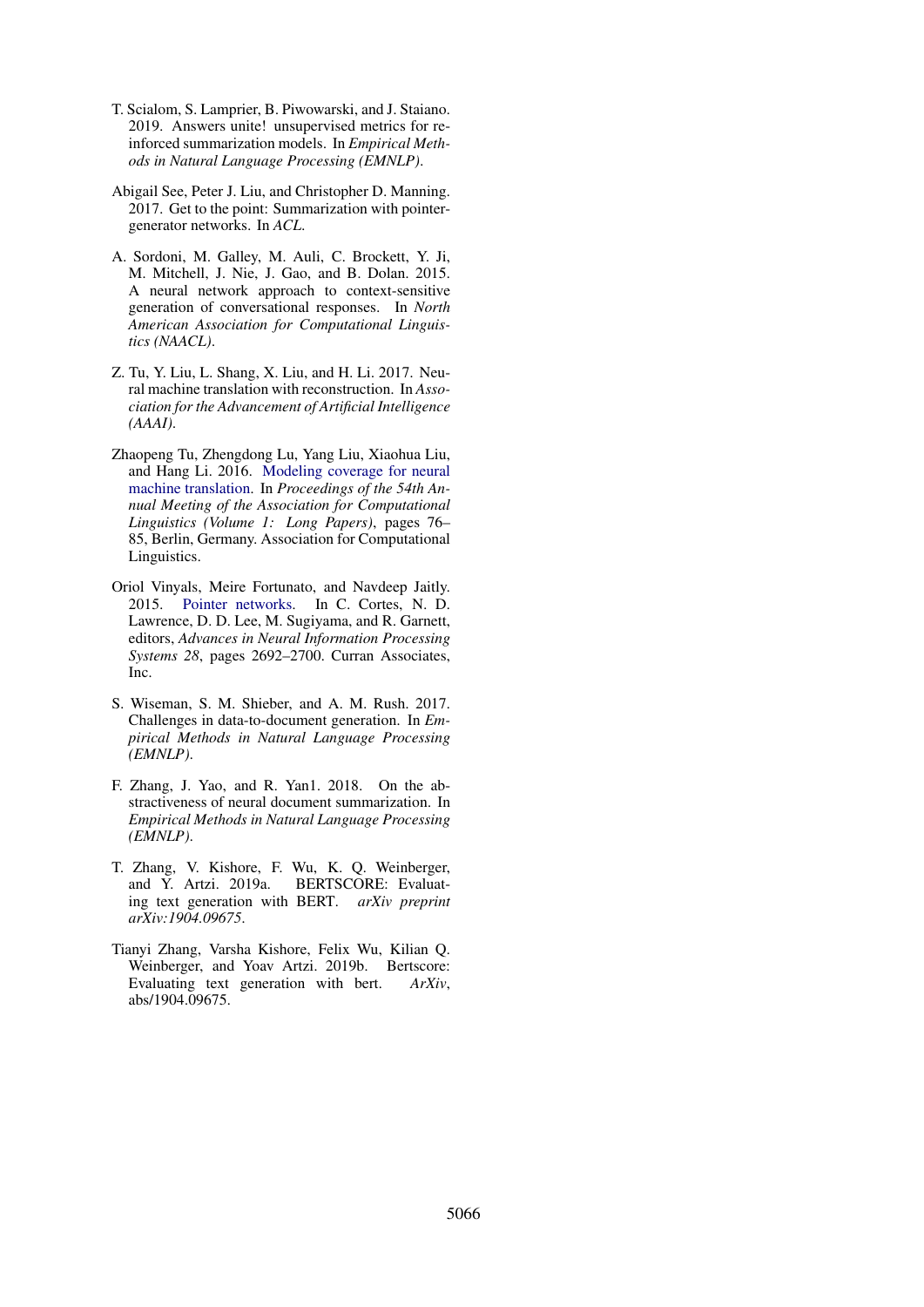#### <span id="page-12-0"></span>A Summarization Datasets

All of our experiments are run on the CNN/DM and XSum datasets. We show basic statistics of the two datasets in Table [10.](#page-12-3)

<span id="page-12-3"></span>

|                           | CNN/DM  | <b>XSum</b> |
|---------------------------|---------|-------------|
| # Training Documents      | 287,227 | 204,045     |
| # Validation Documents    | 13,368  | 11,332      |
| # Test Documents          | 11.490  | 11,334      |
| Document: avg # of tokens | 781.00  | 431.07      |
| Document: avg # of sents. | 40.00   | 33.00       |
| Summary: avg # tokens     | 56.00   | 23.26       |
| Summary: avg # of sents.  | 3.75    | 1.00        |

Table 10: Statistics of CNN/DM and XSum datasets.

#### <span id="page-12-1"></span>B Summarization Models

The characteristics of each model used in our experiments are detailed below.

Pointer Generator Model with Coverage (PGC) [\(See et al.,](#page-11-0) [2017\)](#page-11-0) uses the copy mechanism [\(Vinyals et al.,](#page-11-8) [2015\)](#page-11-8) to allow copying words from the source. The adapted *coverage* mechanism [\(Tu](#page-11-9) [et al.,](#page-11-9) [2016\)](#page-11-9) is incorporated to alleviate repetition by keeping track of source words that have been summarized. This copy mechanism is widely adopted by subsequent models.

Fast Abstractive Summarization with Rein-force (FASTRL) [\(Chen and Bansal,](#page-9-0) [2018\)](#page-9-0) first uses an extractor agent to select salient sentences from the document, then condenses the extracted sentences using the Pointer-Generator summarizer.

Bottom-up Summarization Model (BOTTOMUP) [\(Gehrmann et al.,](#page-9-1) [2018\)](#page-9-1) first selects words from the source document that are likely to appear in the summary, then generates using the Pointer-Generator model, where the copying mechanism is constrained to the previously selected words. It improves upon PGC by explicitly learning the selector to avoid copying long text spans.

Topic-aware Convolutional Sequence-to-Sequence model (TCONVS2S) [\(Narayan et al.,](#page-10-5) [2018\)](#page-10-5) is a convolutional neural network-based model conditioned on the topics of the article. It is shown to be effective in capturing long-range dependencies in the documents.

BERT-based model (BERTSUM) [\(Liu and La](#page-10-6)[pata,](#page-10-6) [2019\)](#page-10-6) is a two-stage fine-tuning approach

where the BERT-based encoder is first fine-tuned on the extractive summarization task and then on the abstractive sumarization task with the decoder (denoted as BERTSUMEXTABS in the original paper).

### <span id="page-12-2"></span>C Details of Human Annotations

#### C.1 Grammaticality Annotation Guidelines

For grammaticality annotation, we present only the output sentence to the workers. We collect annotations from 5 workers for both of the tasks. For this task, given the output sentence, we provide workers the following guidelines:

- 1. First select whether the given sentence is "Nonsensical" or "Makes sense".
- 2. If the given text is not a complete sentence, mark it as "Nonsensical".
- 3. If you can understand the meaning of the sentence, despite grammaticality errors, and you are able to makes sense of it, select "Makes sense".
- 4. If you did not select "Nonsensical", evaluate whether the sentence is "Grammatical" or "Has Minor Grammaticality Issues".

#### C.2 Faithfulness Annotation Guidelines

We present workers both the source and the output sentence and provide the following guidelines:

- 1. Read the sentence and the source fully.
- 2. If the information conveyed by the sentence is not expressed in the source, select "unfaithful".
- 3. Avoid using general knowledge, and check if the sentence is consistent with the source.
- 4. If you select "unfaithful", for the second part, select whether the information expressed by the sentence is *not contained* in the source or *conflicting* with the source.

### D Additional Analysis

#### D.1 Examples for *nonsensical* sentences

• Sandals, £34, office.co.uk, luluguinness.com. (generated by PGC for CNN/DM)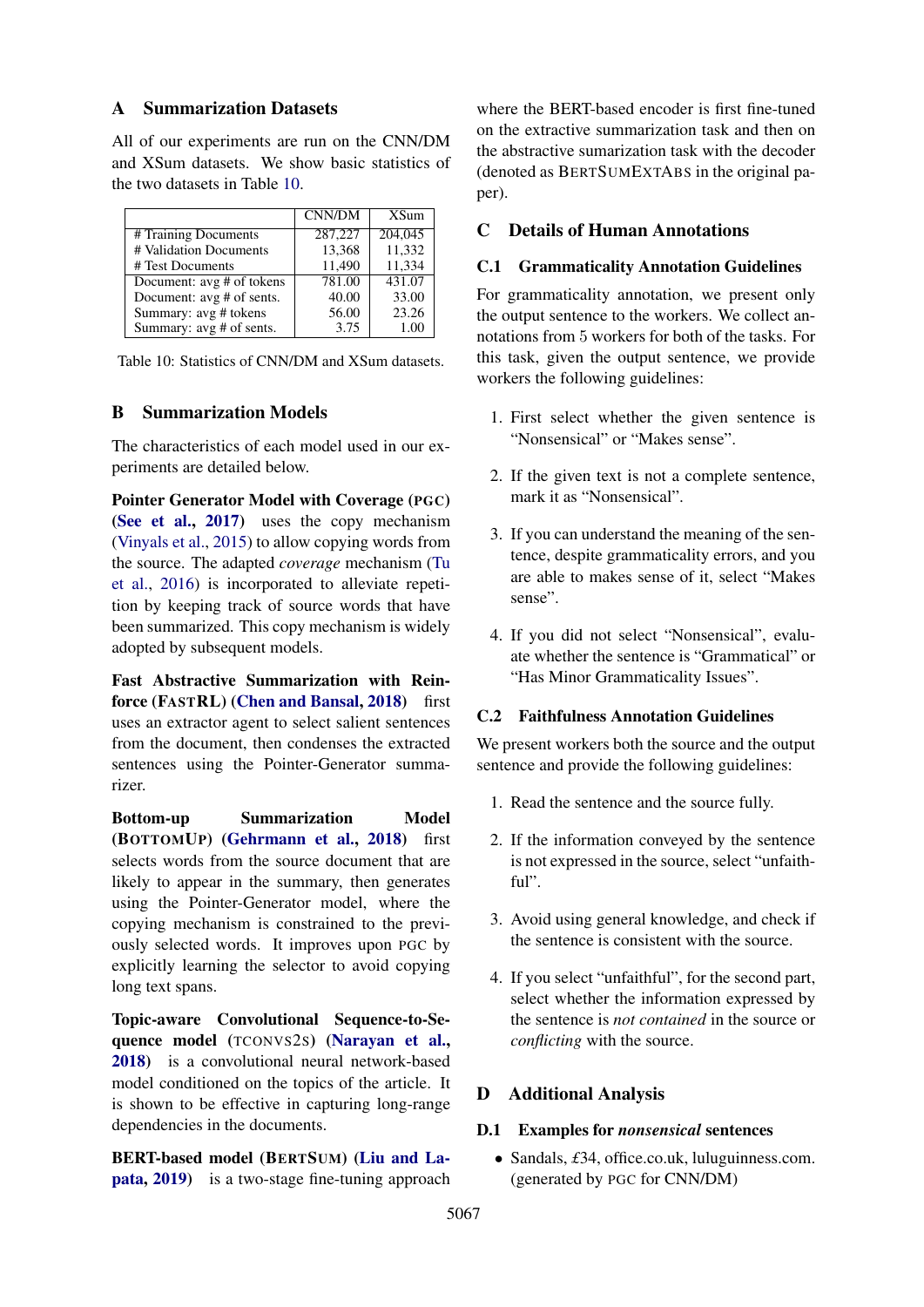<span id="page-13-0"></span>

| <b>Source</b>                                                                                                                                                                                                                                                               | <b>Output Sentence</b>                                                                                                                          | Category |
|-----------------------------------------------------------------------------------------------------------------------------------------------------------------------------------------------------------------------------------------------------------------------------|-------------------------------------------------------------------------------------------------------------------------------------------------|----------|
| Although her due date has not officially<br>been confirmed, the duchess of Cambridge<br>told wellwishers at a charity event last month:<br>I am due mid-April, to the end of April                                                                                          | The duchess of Cambridge told<br>wellwishers at a charity event<br>last month: "The duke's inten-<br>tion is to be at the commemo-<br>rations". | TC       |
| Carragher spoke to a local TV starton dur-<br>ing his time in Girona. Carragher posted a<br>picture on his Instagram account of the open-<br>ing ceremony                                                                                                                   | Carragher posted a picture on<br>his son play in the famous<br>youth tournament.                                                                | IC       |
| A body was found by a member of the public<br>on private land near Leighton, about 10 miles<br>(16.09km) away from the centre of Shrews-<br>bury, on Monday. Mr Bebbington's family<br>has been informed, West Mercia Police con-<br>firmed.                                | The death of a man whose body<br>was found in a river in Cumbria<br>has been identified as murder.                                              | H        |
| The incident happened near Dr. Gray's hospi-<br>tal shortly after 10:00. The man was taken to<br>the hospital with what police said were seri-<br>ous but not life-threatening injuries. The a96<br>was closed in the area for several hours, but it<br>has since reopened. | A man has been taken to hospi-<br>tal after he was hit by a lorry in<br>Dumfries.                                                               | H        |

Table 11: Examples of *meaningful* but *unfaithful* sentences. Category corresponds to the category of unfaithfulness error for the output sentence. IC: Incorrect Concatenation, H: Hallucination.

<span id="page-13-1"></span>

| <b>Reference</b>                                 | <b>Output Sentence</b>                                                   |
|--------------------------------------------------|--------------------------------------------------------------------------|
| University of Nebraska researcher has re-        | University of Nebraska researcher has                                    |
| vealed why stress is bad for you. Limited pe-    | revealed why stress is bad for you,                                      |
| riods of stress are good, as they release corti- | stimulating your body to produce an                                      |
| $\text{sol}$                                     | important hormone called cortisol.                                       |
| Indian air force and Nepalese army medical       |                                                                          |
| team launch rescue mission to bring injured      |                                                                          |
| people to hospitals in Kathmandu. Forshani       | Indian air crew and Nepalese army<br>medical team were killed in Nepal's |
| Tamang's family carried her for four hours to    |                                                                          |
| reach help after she was wounded when their      | Sindhupalchok quake.                                                     |
| home was destroyed                               |                                                                          |

Table 12: Examples of unfaithful sentence with high content overlap (computed by ROUGE-L) with the reference.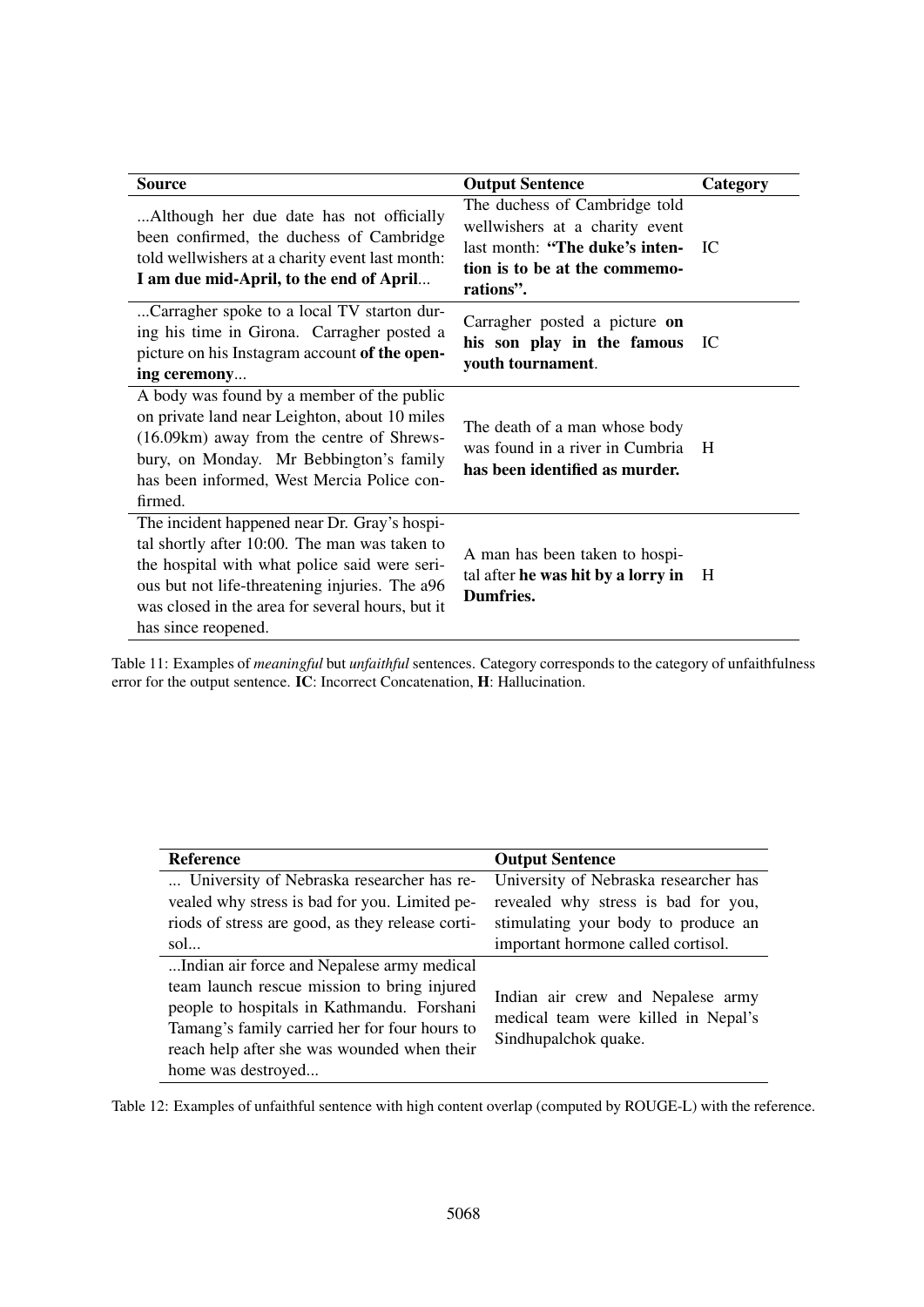- He says easter triduum is a progression , although the word itself – triduum. (generated by FASTRL for CNN/DM)
- Chelsea beat Chelsea  $5 3$  in the Premier League on Saturday. (generated by FASTRL for CNN/DM)
- 12 years a slave actress Lupita Woodley and oily vegetables. (generated by BOTTOMUP for CNN/DM)
- A judge in Japan has ordered a judge to order a woman who has absconded from Japan to Japan. (generated by PGC for XSum)
- Stoke City moved up to third in the Premier League with victory over Stoke City at Stoke. (generated by TCONV for XSum)
- Johnny Depp's management group is suing his management group over his "lavish lifestyle". (generated by BERTSUM for XSum)

## D.2 Examples for *meaningful* but *unfaithful* sentences

Table [11](#page-13-0) includes examples that are annotated as *meaningful* but *unfaithful*. First three examples are picked from the models trained on CNN/DM, and last three are from the models trained on XSum. We observe that majority of sentences with faithfulness errors for CNN/DM dataset are generated by incorrect concatenation (IC). The models fuse two sentences from the source and generate a new sentence that is not consistent with the context of the source. Within this category, however, the models make a wide-range of mistakes such as copying the wrong entity, date, and quote.

For XSum, the faithfulness mistakes are mostly hallucinations. Models tend to hallucinate information (e.g. entities, events, date) that is not present in the source.

### <span id="page-14-0"></span>D.3 Examples for sentences with high content overlap with reference that are *unfaithful*

Although current summarization models are evaluated with respect to the content overlap between the reference and the output, these metrics do not necessarily provide any guarantees for the faithfulness of the output. Table [12](#page-13-1) includes examples with similar content overlap scores as the faithful examples but are unfaithful. We can see that although the output sentences include similar words and refer to similar topics, they include hallucinations and inaccurate information.

### D.4 Limitations of the datasets

Since CNN/DM and XSum datasets are automatically crawled, we find that there is noise in the data. For example, source documents can include phrases such as "click here for the latest news". We further observe that *reference* can carry information that is not in the source document since some of these one sentence highlights are written using additional world knowledge. Table [13](#page-15-0) shows an example where the reference is unfaithful since it includes information that is not in the source (i.e. the fact that Ms. Wood's first name is Leanne and she is Plaid Cymru leader.).